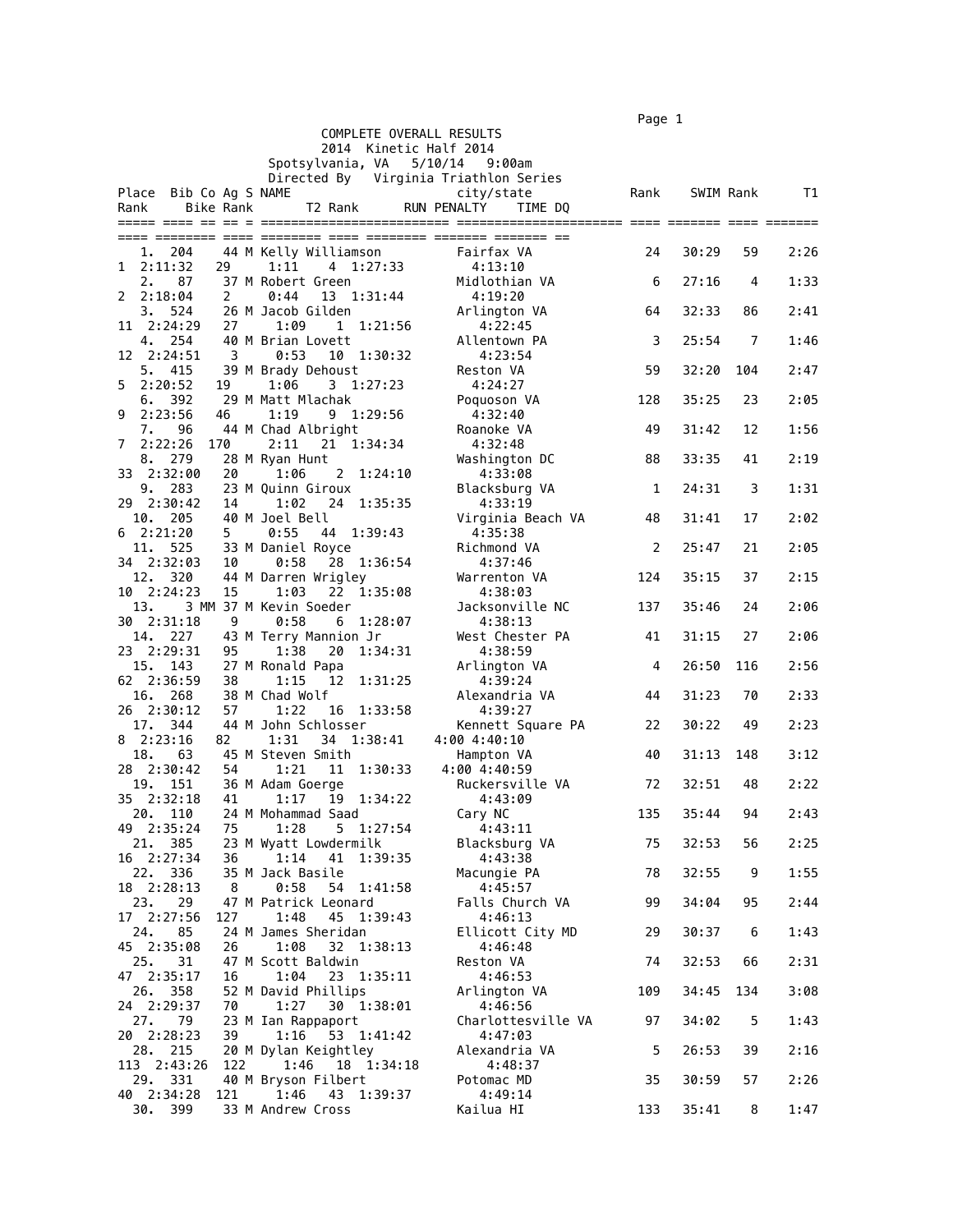| 32 2:31:49                 | 84  | 1:33<br>37 1:39:15                              | 4:50:02                       |     |           |     |      |
|----------------------------|-----|-------------------------------------------------|-------------------------------|-----|-----------|-----|------|
| 98<br>31.<br>36 2:33:26    | 45  | 29 M Steven Keller<br>1:19<br>49 1:40:52        | Newport News VA<br>4:50:23    | 60  | 32:25     | 51  | 2:23 |
| 32.<br>315                 |     | 39 M Geoffrey Defilippi                         | Fredericksburg VA             | 20  | 29:47     | 44  | 2:20 |
| 68 2:37:42<br>33.<br>276   | 40  | 1:17<br>39<br>1:39:21<br>47 M John Fitzgerald   | 4:50:26<br>Chesapeake VA      | 92  | 33:48     | 38  | 2:16 |
| 41 2:34:31<br>34.          | 7   | 0:56<br>38<br>1:39:20<br>2 MM 27 M Craig Miller | 4:50:49<br>Alexandria VA      | 47  | 31:36     | 10  | 1:55 |
| 43 2:35:01<br>35.<br>56    | 12  | 0:59<br>51<br>1:41:22<br>42 M Adam Frager       | 4:50:51<br>Newport News VA    | 52  | 31:56     | 45  | 2:21 |
| 31 2:31:36                 | 74  | 1:27<br>61<br>1:43:58                           | 4:51:16                       |     |           |     |      |
| 36. 370<br>64 2:37:10      | 24  | 33 M Michael Wolfe<br>1:07<br>26<br>1:35:55     | Virginia Beach VA<br>4:52:29  | 127 | 35:20     | 122 | 2:58 |
| 37. 348<br>14 2:26:41      | 49  | 38 M James Wilson<br>1:20<br>70<br>1:45:43      | Washington DC<br>4:52:57      | 171 | 37:00     | 36  | 2:14 |
| 38.<br>224                 |     | 49 M Charles Smith                              | Roanoke VA                    | 68  | 32:45     | 35  | 2:12 |
| 27 2:30:14<br>39.<br>338   | 44  | 76<br>1:46:43<br>1:18<br>35 M Brady Nelson      | 4:53:09<br>Arlington VA       | 89  | 33:39     | 29  | 2:07 |
| 51 2:35:27<br>40. 352      | 33  | 1:13<br>52<br>1:41:23<br>35 M Kai Filion        | 4:53:46<br>Washington DC      | 166 | 36:53     | 353 | 5:10 |
| 80 2:39:08                 | 246 | 2:47<br>1:29:52<br>8                            | 4:53:49                       |     |           |     |      |
| 413<br>41.<br>85 2:40:00   | 55  | 32 M Charles Kaplan<br>1:22<br>1:36:08<br>27    | Alexandria VA<br>4:54:40      | 104 | 34:34     | 78  | 2:38 |
| 42.<br>312<br>15 2:27:32   | 21  | 33 M Matthew Diehl<br>1:06<br>86<br>1:48:30     | Catasaugua PA<br>4:54:46      | 116 | 35:02     | 79  | 2:39 |
| 43.<br>528                 |     | 37 M John Dougherty                             | Richmond VA                   | 56  | 32:11     | 100 | 2:46 |
| 76 2:38:36<br>44.<br>180   | 124 | 1:48<br>47 1:40:27<br>29 F Sarah Breevoort      | 4:55:46<br>Charlottesville VA | 85  | 33:21     | 47  | 2:22 |
| 88 2:40:20<br>45.<br>164   | 83  | 33<br>1:32<br>1:38:16<br>37 M Chris Lombardi    | 4:55:48<br>Washington DC      | 45  | 31:25     | 129 | 3:06 |
| 142 2:47:42<br>46. 248     | 96  | 1:38<br>15 1:33:17<br>36 M Jeffrey McCroskey    | 4:57:07<br>Norfolk VA         | 95  | 33:53     | 33  | 2:10 |
| 65 2:37:14                 | 35  | 57<br>1:13<br>1:42:54                           | 4:57:22                       |     |           |     |      |
| 47.<br>309<br>60 2:36:41   | 68  | 46 M Rich Joy<br>1:26<br>58<br>1:43:08          | Alexandria VA<br>4:57:23      | 80  | 33:03     | 132 | 3:07 |
| 48.<br>83<br>79 2:39:02    | 56  | 25 M Alex Spott<br>1:22<br>35<br>1:38:53        | Scranton PA<br>4:58:10        | 162 | 36:47     | 31  | 2:08 |
| 49. 362                    |     | 28 M Mark Castrovinci                           | Raleigh NC                    | 81  | 33:09     | 60  | 2:27 |
| 100 2:41:55<br>50.<br>289  | 102 | 1:40<br>36 1:39:11<br>21 M Matthew Sarge        | 4:58:20<br>San Jose CA        | 23  | 30:25     | 171 | 3:20 |
| 211 2:55:27<br>51.<br>523  | 107 | 71:28:39<br>1:43<br>53 M Vincent Ortiz          | 4:59:33<br>Chesapeake VA      | 207 | 38:21     | 170 | 3:20 |
| 82 2:39:26                 | 219 | 25<br>2:35<br>1:35:54                           | 4:59:33                       |     |           |     |      |
| 52.<br>403<br>71 2:38:18   | 136 | 66 M William Wren<br>1:51<br>81<br>1:47:31      | Arlington VA<br>5:00:36       | 19  | 29:47     | 145 | 3:11 |
| 153<br>53.<br>38 2:34:18   | 295 | 43 M Chuck McGee<br>3:27<br>55<br>1:42:00       | Urbana MD<br>5:00:41          | 164 | 36:50     | 263 | 4:08 |
| 54. 172                    |     | 55 M John Mazur                                 | Arlington VA                  | 58  | 32:20 204 |     | 3:35 |
| 56 2:36:21<br>55.<br>94    | 106 | 1:43<br>1:47:19<br>77<br>51 M Eric Mackem       | 5:01:15<br>Reston VA          | 100 | 34:08     | 150 | 3:13 |
| 42 2:34:39<br>56.<br>166   | 171 | 1:47:25<br>2:12<br>79<br>38 M Alejandro Escobar | 5:01:36<br>Arlington VA       | 36  | 31:06     | 130 | 3:07 |
| 129 2:45:54                | 90  | 1:36<br>48<br>1:40:51                           | 5:02:32                       |     |           | 69  |      |
| 57.<br>108<br>123 2:44:53  | 32  | 29 F Brielle Dana<br>1:12<br>46<br>1:40:01      | Rockville MD<br>5:02:47       | 101 | 34:10     |     | 2:32 |
| 58.<br>57<br>54 2:35:51    | 81  | 50 M James Godek<br>1:30<br>1:42:40<br>56       | Va Beach VA<br>5:03:25        | 252 | 39:50     | 208 | 3:37 |
| 59. 243<br>70 2:38:11      | 13  | 46 M Jeff Fox<br>1:02<br>96<br>1:49:45          | Richmond VA<br>5:03:28        | 61  | 32:27     | 22  | 2:05 |
| 60. 218                    |     | 21 M Stephen Jordan                             | Blacksburg VA                 | 67  | 32:44     | 2   | 1:23 |
| 112 2:43:13<br>May-10-2014 | 4   | 0:54<br>68 1:45:34<br>3:38:19 <sub>pm</sub>     | 5:03:46                       |     |           |     |      |
|                            |     |                                                 |                               |     |           |     |      |

 COMPLETE OVERALL RESULTS 2014 Kinetic Half 2014 Spotsylvania, VA 5/10/14 9:00am Directed By Virginia Triathlon Series

Page 2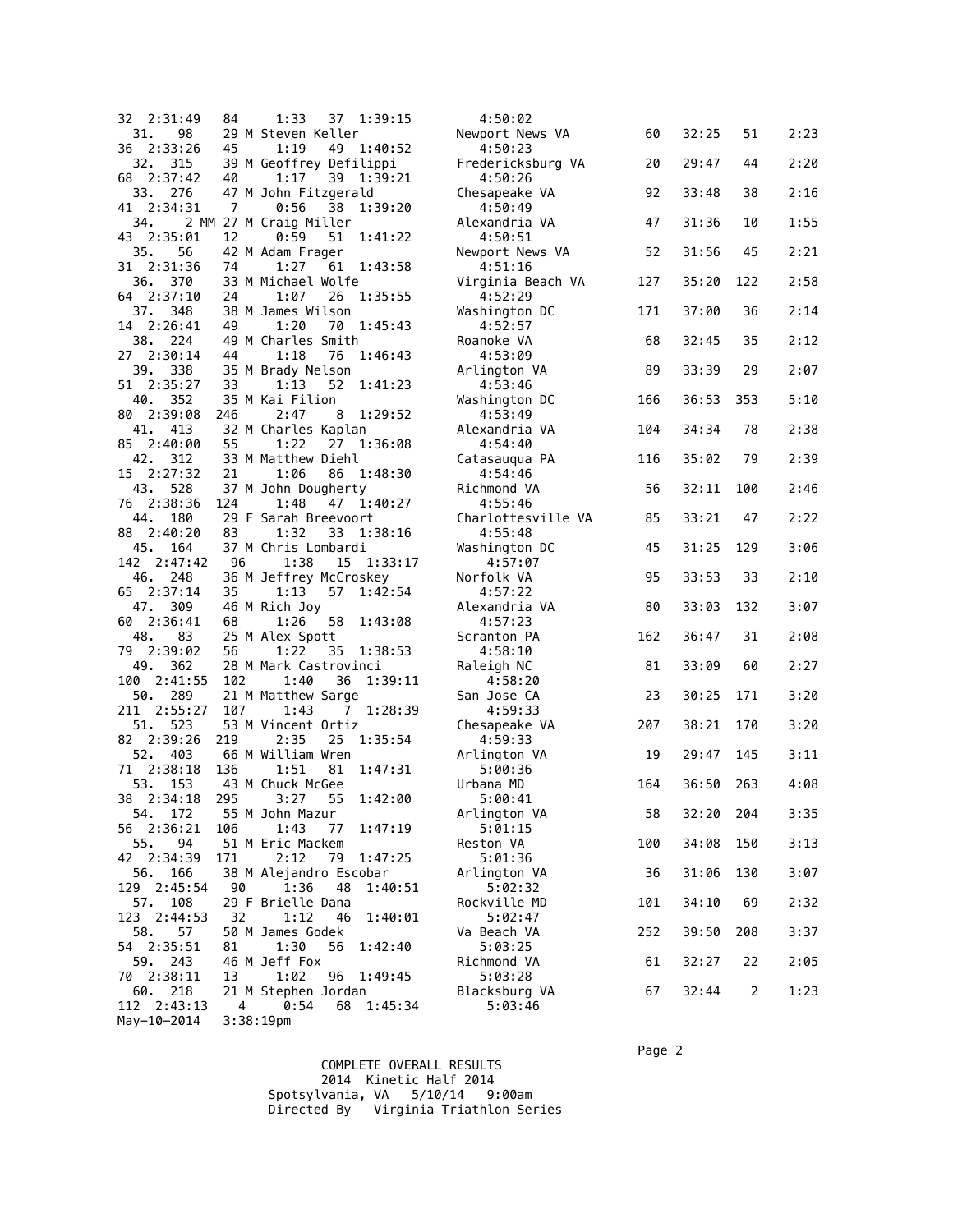|                   | Place Bib Co Ag S NAME |                  |                                                 |         | city/state                    | Rank |       | SWIM Rank | T1   |
|-------------------|------------------------|------------------|-------------------------------------------------|---------|-------------------------------|------|-------|-----------|------|
| Rank              |                        | <b>Bike Rank</b> | T2 Rank                                         |         | <b>RUN PENALTY</b><br>TIME DQ |      |       |           |      |
|                   |                        |                  |                                                 |         |                               |      |       |           |      |
| 61.               | 298                    |                  | 38 M Thomas Pulham                              |         | Washington DC                 | 111  | 34:49 | 152       | 3:13 |
|                   | 93 2:40:44             | 48               | 1:19<br>60<br>1:43:45                           |         | 5:03:48                       |      |       |           |      |
| 62.               | 394                    |                  | 21 M Dane King                                  |         | DeWitt VA                     | 28   | 30:36 | 16        | 2:00 |
|                   | 67 2:37:35             | 58               | 1:22<br>109<br>1:52:47                          |         | 5:04:19                       |      |       |           |      |
| 63.<br>92 2:40:39 | 236                    | 52               | 45 M Jed Vanichkachorn<br>1:21<br>72<br>1:46:10 |         | Manakin Sabot VA<br>5:05:29   | 102  | 34:24 | 119       | 2:57 |
|                   | 64. 327                |                  | 35 M Travis Eads                                |         | Lewisburg WV                  | 7    | 27:18 | 26        | 2:06 |
|                   | 52 2:35:39             | 97               | 1:38<br>154<br>1:59:41                          |         | 5:06:21                       |      |       |           |      |
|                   | 65. 363                |                  | 35 M Dan Beckmann                               |         | Centreville VA                | 356  | 44:06 | 221       | 3:43 |
| 66.               | 73 2:38:29<br>208      | 216              | 2:33<br>29<br>1:37:41<br>49 M Isidoro Reverte   |         | 5:06:30<br>Herndon VA         | 65   | 32:35 | 388       | 5:52 |
|                   | 44 2:35:02             | 103              | 105<br>1:40<br>1:52:05                          |         | 5:07:13                       |      |       |           |      |
|                   | 67. 324                |                  | 43 F Laura Whitlow                              |         | Roanoke VA                    | 12   | 27:41 | 256       | 4:02 |
| 111               | 2:43:11                | 249              | 2:48<br>73 1:46:24                              |         | 4:00 5:08:04                  |      |       |           |      |
| 68.               | 67                     |                  | 37 F Erin Wreski                                |         | Virginia Beach VA             | 146  | 36:13 | 71        | 2:33 |
| 119<br>69.        | 2:43:49<br>265         | 69               | 1:26<br>63 1:44:04<br>43 M Philip Baetcke       |         | 5:08:05<br>Reston VA          | 94   | 33:52 | 63        | 2:29 |
|                   | 130 2:46:00            | 37               | 1:15<br>71 1:45:59                              |         | 5:09:33                       |      |       |           |      |
| 70.               | 181                    |                  | 36 M Thomas Genareo                             |         | Lakewood NY                   | 230  | 39:12 | 97        | 2:45 |
|                   | 78 2:38:59             | 42               | 1:17<br>80<br>1:47:25                           |         | 5:09:37                       |      |       |           |      |
| 71.               | 99<br>59 2:36:36       |                  | 27 F Holli Finneren<br>0:59<br>107<br>1:52:43   |         | Washington DC<br>5:10:17      | 198  | 37:57 | 20        | 2:05 |
| 72.               | 174                    | 11               | 33 F MacKenzie Yates                            |         | Washington DC                 | 93   | 33:51 | 28        | 2:06 |
| 137               | 2:47:06                | 47               | 1:19<br>74 1:46:25                              |         | 5:10:45                       |      |       |           |      |
| 73.               | 379                    |                  | 31 M Kyle Aarons                                |         | Washington DC                 | 243  | 39:27 | 312       | 4:35 |
|                   | 55 2:35:54             | 191              | 2:22<br>90<br>1:48:43                           |         | 5:10:59                       |      |       |           |      |
| 74.<br>87 2:40:08 | 53                     | 60               | 54 M Tim Duffey<br>89<br>1:48:37<br>1:23        |         | Arlington VA<br>5:11:42       | 191  | 37:44 | 234       | 3:52 |
| 75.               | 20                     |                  | 33 F Elisha Cook                                |         | Chesapeake VA                 | 177  | 37:11 | 77        | 2:38 |
|                   | 128 2:45:50            | 18               | 1:05<br>67                                      | 1:45:32 | 5:12:14                       |      |       |           |      |
|                   | 76. 258                |                  | 47 M Stephan Hess                               |         | Penn Laird VA                 | 130  | 35:31 | 278       | 4:15 |
| 77.               | 115 2:43:44<br>187     | 130              | 1:49<br>78<br>37 M Andrew Jones                 | 1:47:21 | 5:12:38<br>Arlington VA       | 134  | 35:42 | 91        | 2:43 |
| 75 2:38:36        |                        | 34               | 1:13<br>126<br>1:54:59                          |         | 5:13:10                       |      |       |           |      |
|                   | 78. 343                |                  | 35 M Stephen Miller                             |         | Hampton VA                    | 254  | 39:54 | 74        | 2:36 |
| 91 2:40:26        |                        | 50               | 1:21<br>99<br>1:50:03                           |         | 5:14:17                       |      |       |           |      |
| 79.               | 393                    |                  | 46 M Ian Hoffman                                |         | Washington DC                 | 208  | 38:21 | 68        | 2:32 |
| 80.               | 96 2:41:17<br>203      | 207              | 2:27<br>97<br>1:50:01<br>42 F Kasha Williamson  |         | 5:14:36<br>Fairfax VA         | 197  | 37:55 | 65        | 2:30 |
| 120               | 2:43:55                | 142              | 1:53<br>87<br>1:48:33                           |         | 5:14:43                       |      |       |           |      |
| 81.               | 251                    |                  | 43 F Tjede McVey                                |         | Landenberg PA                 | 122  | 35:10 | 53        | 2:24 |
| 114               | 2:43:41                | 133              | 1:51 106                                        | 1:52:31 | 5:15:34                       |      |       |           |      |
| 82.               | 410<br>107 2:42:58     |                  | 41 M Bryan Peachey<br>101 1:39 111 1:52:55      |         | Raleigh NC<br>5:15:37         | 125  | 35:17 | 106       | 2:49 |
|                   | 83. 161                |                  | 36 M Sebastien Audy                             |         | Washington DC                 | 294  | 41:24 | 296       | 4:24 |
| 118               | 2:43:48                | 100              | 1:39<br>65 1:44:29                              |         | 5:15:43                       |      |       |           |      |
| 84.               |                        |                  | 17 MM 32 M David Becerra                        |         | Virginia Beach VA             | 193  | 37:48 | 175       | 3:23 |
| 153               | 2:49:04                | 87               | 1:34<br>62 1:44:03                              |         | 5:15:50                       |      |       |           |      |
| 85.               | 520<br>103 2:42:41     | 71               | 33 M Alex Rock<br>1:27<br>83                    | 1:47:35 | Washington DC<br>5:16:44      | 323  | 42:17 | 98        | 2:45 |
|                   | 86. 369                |                  | 23 M Guy Skord                                  |         | Annapolis MD                  | 136  | 35:45 | 151       | 3:13 |
|                   | 248 3:01:34            | 156              | 2:04<br>17 1:34:10                              |         | 5:16:44                       |      |       |           |      |
| 87.               | 184                    |                  | 37 M Patrick Pannett                            |         | Washington DC                 | 239  | 39:20 | 103       | 2:47 |
| 88.               | 104 2:42:45<br>169     | 62               | 1:24<br>75<br>1:46:34<br>44 F Olwen Huxley      |         | 4:00 5:16:48<br>Washington DC | 38   | 31:08 | 89        | 2:42 |
| 84 2:39:51        |                        | 63               | 1:24 166 2:01:50                                |         | 5:16:53                       |      |       |           |      |
| 89.               | 190                    |                  | 28 M Jon Poole                                  |         | Alexandria VA                 | 129  | 35:30 | 84        | 2:40 |
| 161               | 2:50:01                | 6                | 0:55<br>91                                      | 1:48:46 | 5:17:51                       |      |       |           |      |
| 90.<br>138        | 137<br>2:47:07         | 61               | 23 M Andrew Cole<br>1:24 147                    | 1:58:55 | San Jose CA<br>5:18:21        | 11   | 27:34 | 174       | 3:23 |
| 91.               | 152                    |                  | 57 M Thomas Jones                               |         | Ashburn VA                    | 169  | 36:58 | 233       | 3:51 |
|                   | 148 2:48:07            | 187              | 2:21<br>82                                      | 1:47:35 | 5:18:50                       |      |       |           |      |
| 92.               | 384                    |                  | 29 M Javier Montenegro                          |         | Frederick MD                  | 331  | 42:40 | 80        | 2:39 |
|                   | 94 2:41:05             | 158              | 2:06 100 1:50:36                                |         | 5:19:03                       |      |       |           |      |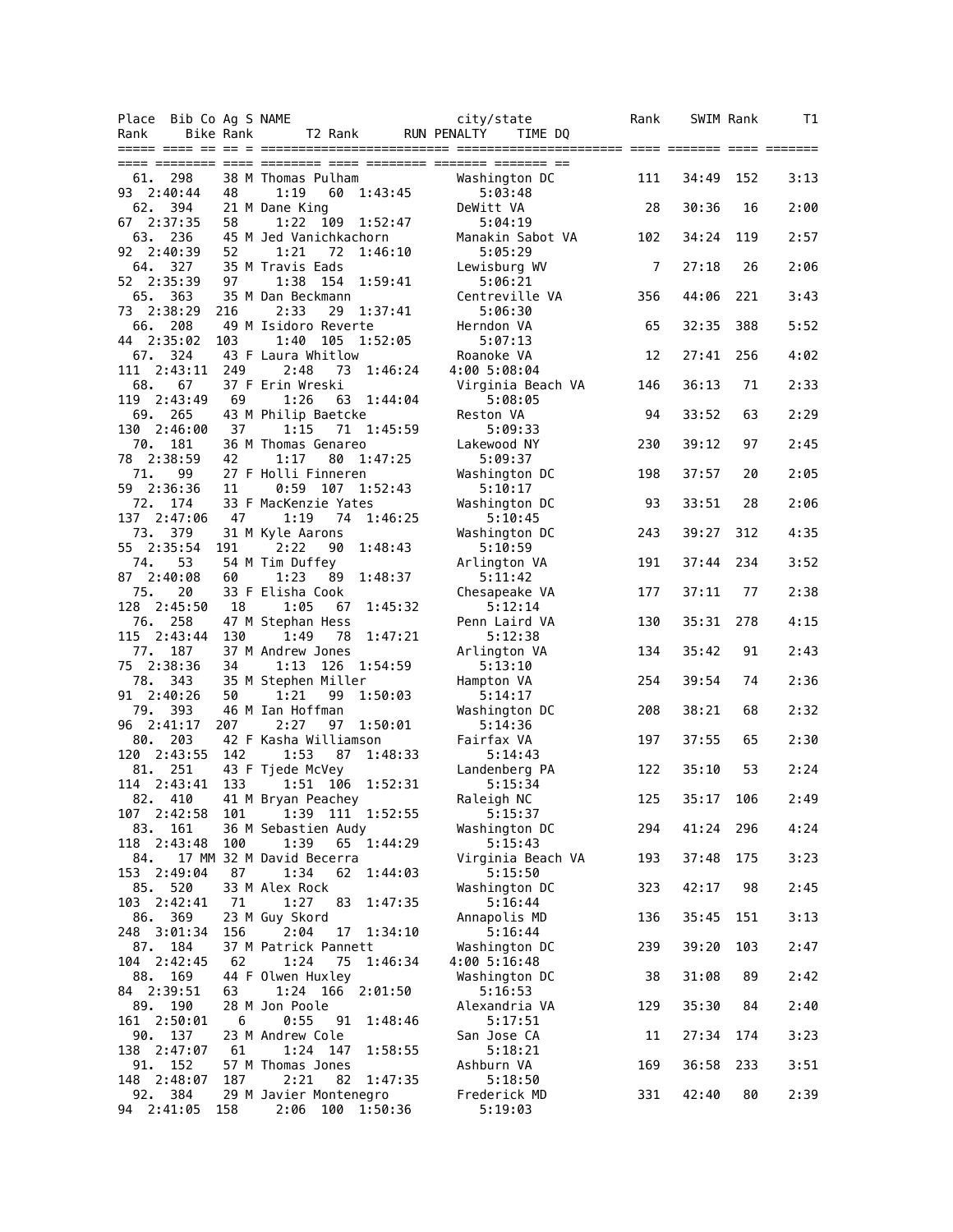| 93.<br>25               |     | 42 M Michael Sliwa                          | Washington DC          | 46  | 31:34 | 167 | 3:19 |
|-------------------------|-----|---------------------------------------------|------------------------|-----|-------|-----|------|
| 125<br>2:45:39          | 67  | 1:25<br>66<br>1:45:14                       | 12:00 5:19:08          |     |       |     |      |
| 94.<br>238              |     | 33 M Patrick Burns                          | Arlington VA           | 168 | 36:58 | 124 | 2:59 |
| 135 2:46:50             | 111 | 1:51:18<br>1:44<br>103                      | 5:19:46                |     |       |     |      |
| 95.<br>201              |     | 49 M James Lutz                             | Reston VA              | 298 | 41:34 | 138 | 3:09 |
| 81 2:39:25              | 22  | $1:07$ 125<br>1:54:50                       | 5:20:03                |     |       |     |      |
| 43<br>96.               |     | 31 F Allie Silverman                        | Washington DC          | 165 | 36:51 | 195 | 3:31 |
| 195 2:53:54             | 116 | 1:45<br>64 1:44:26                          | 5:20:25                |     |       |     |      |
| 97.                     |     | 7 MM 45 M Rodolfo Quispe                    | Cedar Point NC         | 385 | 46:54 | 300 | 4:25 |
| 63 2:37:00              | 73  | 102<br>1:27<br>1:50:48                      | 5:20:34                |     |       |     |      |
| 98.<br>300              |     | 41 M Brent McDufie                          | Gaithersburg MD        | 163 | 36:49 | 61  | 2:28 |
| 2:43:47<br>117          | 25  | 1:08<br>132 1:56:30                         | 5:20:39                |     |       |     |      |
| 99.<br>402              |     | 42 F Kristin McCann                         | Alexandria VA          | 304 | 41:47 | 142 | 3:10 |
| 216 2:56:29             | 110 | 1:44<br>31<br>1:38:06                       | 5:21:14                |     |       |     |      |
| 100.<br>26              |     | 33 F Bethann Sliwa                          | Washington DC          | 280 | 40:50 | 82  | 2:39 |
| 170<br>2:50:59          | 77  | 1:29<br>69<br>1:45:38                       | 5:21:33                |     |       |     |      |
| 262<br>101.             |     | 38 F Carol Cohen                            | Arlington VA           | 306 | 41:51 | 112 | 2:54 |
| 2:55:16<br>207          | 88  | 1:34<br>50<br>1:40:54                       | 5:22:27                |     |       |     |      |
| 102.<br>163             |     | 29 F Christina Nutting                      | Washington DC          | 53  | 31:57 | 34  | 2:11 |
| 185<br>2:52:57          | 31  | 1:12<br>1:54:30<br>120                      | 5:22:44                |     |       |     |      |
| 103.<br>361             |     | 36 M Todd Stafford                          |                        |     |       | 295 | 4:23 |
|                         |     |                                             | Leesburg VA            | 160 | 36:46 |     |      |
| 72 2:38:23              | 159 | 2:06<br>168<br>2:02:03                      | 5:23:39                |     |       |     |      |
| 104.<br>466 C           |     | 32 M Frank Scalzo                           | Rotterdam Junction NY  | 278 | 40:48 | 96  | 2:44 |
| 101<br>2:42:00          | 315 | 3:55 123<br>1:54:45                         | 5:24:10                |     |       |     |      |
| 105. 355                |     | 25 M Dan Binder                             | Washington DC          | 17  | 28:39 | 203 | 3:35 |
| 2:51:21<br>174          | 132 | 1:59:04<br>1:50<br>149                      | 5:24:26                |     |       |     |      |
| 106.<br>522             |     | 55 M Joseph Baird                           | 2647 Falls Church VA   | 217 | 38:44 | 215 | 3:40 |
| 58 2:36:33              | 109 | 1:43<br>179 2:04:02                         | 5:24:40                |     |       |     |      |
| 107.<br>19              |     | 31 M Daniel Riegel                          | Washington DC          | 366 | 44:47 | 161 | 3:15 |
| 176<br>2:51:39          | 120 | 1:46<br>42 1:39:36                          | 4:00 5:25:01           |     |       |     |      |
| 108. 328                |     | 42 M Stephen Hunnius                        | Alexandria VA          | 126 | 35:19 | 394 | 6:06 |
| 124<br>2:45:18          | 343 | 4:37<br>117 1:54:03                         | 5:25:22                |     |       |     |      |
| 109.<br>390             |     | 56 F Debi Bernardes                         | King George VA         | 71  | 32:49 | 40  | 2:17 |
| 191<br>2:53:33          | 232 | 2:43<br>128 1:55:03                         | 5:26:22                |     |       |     |      |
| 110.<br>129             |     | 48 F Juda McGannon                          | Hunt Valley MD         | 108 | 34:41 | 191 | 3:29 |
| 224<br>2:57:08          | 72  | 1:27<br>95<br>1:49:42                       | 5:26:26                |     |       |     |      |
| 111. 303                |     | 35 M David Taylor                           | Stafford VA            | 262 | 40:19 | 131 | 3:07 |
| 157<br>2:49:13          | 118 | 1:45 104<br>1:52:05                         | 5:26:27                |     |       |     |      |
| 112.<br>128             |     | 38 M Giovanni Cordova                       | Reston VA              | 259 | 40:04 | 329 | 4:49 |
| 136<br>2:46:52          | 139 | 1:52<br>112<br>1:53:00                      | 5:26:35                |     |       |     |      |
| 113.<br>341             |     | 47 F Stephenie Winter                       | Wrightsville Beach NC  | 149 | 36:17 | 32  | 2:10 |
| 131<br>2:46:00          | 192 | 2:22 156<br>2:00:00                         | 5:26:47                |     |       |     |      |
| 114.<br>74              |     | 36 M Matthew Strom                          | Washington DC          | 241 | 39:22 | 197 | 3:33 |
| 2:40:24<br>90           | 236 | 2:45<br>162 2:01:18                         | 5:27:20                |     |       |     |      |
| 115.<br>231             |     | 34 M Lucas Paganini                         | Washington DC          | 105 | 34:35 | 160 | 3:15 |
| 2:49:02<br>151          | 147 | 1:58<br>121 1:54:33                         | 4:00 5:27:22           |     |       |     |      |
| 116.<br>139             |     | 37 F Julie Parks                            | Alexandria VA          | 121 | 35:09 | 83  | 2:40 |
| 188 2:53:17             |     | 64 1:24 129 1:55:12                         |                        |     |       |     |      |
| 117.<br>6               |     | 58 M Greg Guinther                          | 5:27:40<br>Richmond VA | 113 | 34:51 | 55  | 2:25 |
|                         |     | 1:41 200 2:07:33                            |                        |     |       |     |      |
| 98 2:41:18              | 104 |                                             | 5:27:46                |     |       |     |      |
| 118. 375<br>205 2:54:37 |     | 46 M Michael Whitehurst<br>1:21 101 1:50:46 | South Mills NC         | 200 | 37:59 | 189 | 3:28 |
|                         | 53  |                                             | 5:28:10                |     |       |     |      |
| 119.                    |     | 5 MM 39 M Joel Freyenhagen                  | Stone Ridge VA         | 203 | 38:08 | 375 | 5:29 |
| 139 2:47:10             | 241 | 1:54:50<br>2:47 124                         | 5:28:22                |     |       |     |      |
| 120.<br>21              |     | 43 M Mark Lindsay                           | High Point NC          | 184 | 37:28 | 251 | 4:00 |
| 194 2:53:53             | 301 | 3:35<br>94<br>1:49:40                       | 5:28:33                |     |       |     |      |
| May-10-2014             |     | 3:38:19 <sub>pm</sub>                       |                        |     |       |     |      |
|                         |     |                                             |                        |     |       |     |      |

|                                |  |  |                                       |            |                                            | Page 3 |             |      |
|--------------------------------|--|--|---------------------------------------|------------|--------------------------------------------|--------|-------------|------|
|                                |  |  | COMPLETE OVERALL RESULTS              |            |                                            |        |             |      |
|                                |  |  | 2014 Kinetic Half 2014                |            |                                            |        |             |      |
|                                |  |  | Spotsylvania, VA 5/10/14 9:00am       |            |                                            |        |             |      |
|                                |  |  | Directed By Virginia Triathlon Series |            |                                            |        |             |      |
| Place Bib Co Ag S NAME         |  |  |                                       | city/state |                                            | Rank   | SWIM Rank   | T1 T |
|                                |  |  |                                       |            | Rank Bike Rank T2 Rank RUN PENALTY TIME DO |        |             |      |
|                                |  |  |                                       |            |                                            |        |             |      |
|                                |  |  |                                       |            |                                            |        |             |      |
| 121. 274 43 F Michelle Joubran |  |  |                                       |            | Washington DC                              | 55     | $32:00$ 114 | 2:55 |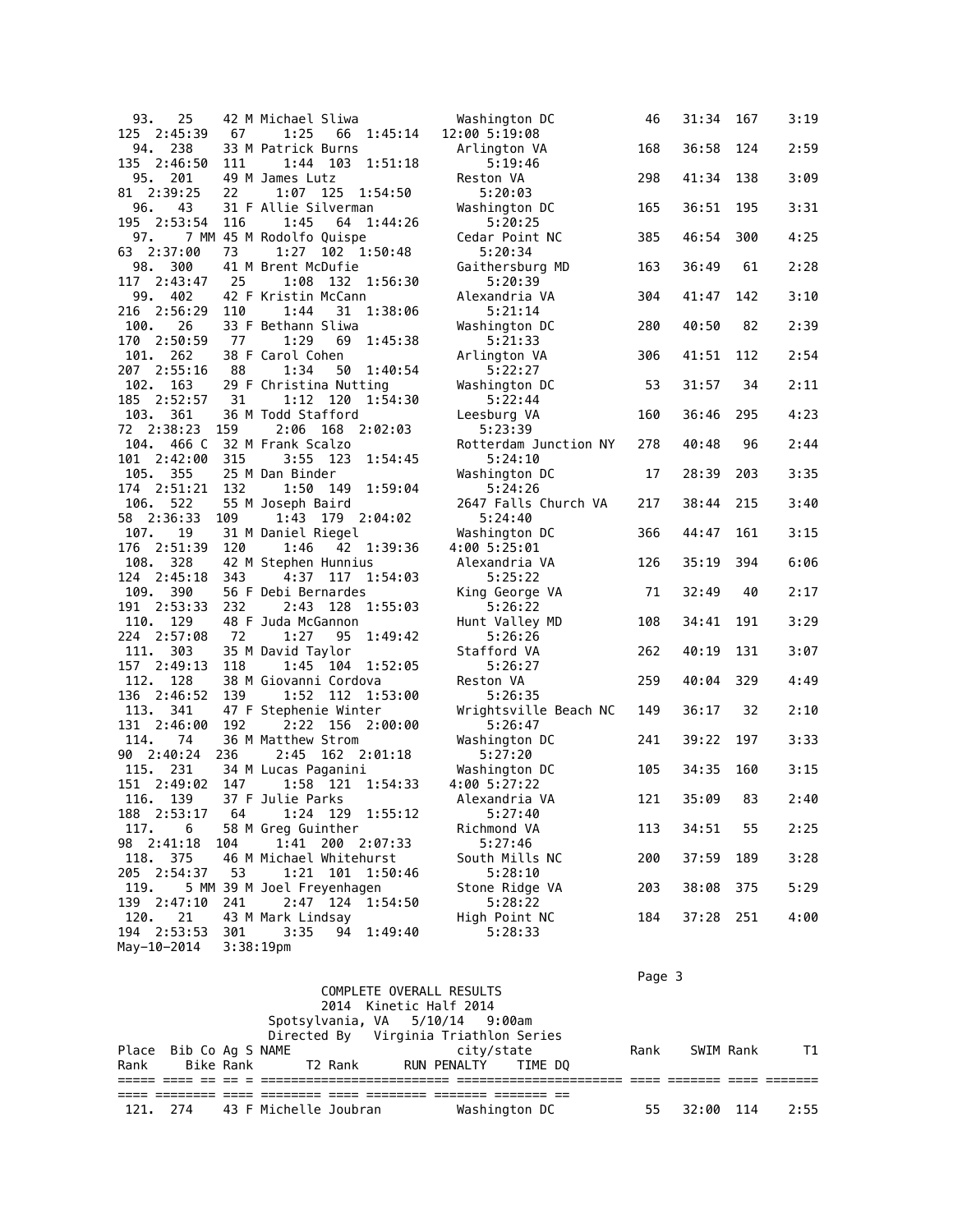| 162 2:50:14                   | 126 | 1:48 165<br>2:01:46                            | 5:28:41                      |     |           |     |      |
|-------------------------------|-----|------------------------------------------------|------------------------------|-----|-----------|-----|------|
| 122.<br>121                   |     | 47 M Mark Downes                               | Bel Air MD                   | 84  | 33:19     | 75  | 2:37 |
| 2:41:45<br>99<br>123.<br>133  | 108 | 1:43 139 1:57:37<br>48 M Michaelson Buchanan   | 12:00 5:28:59<br>Richmond VA | 185 | 37:30     | 188 | 3:28 |
| 2:40:23<br>89                 | 217 | 2:34 186<br>2:05:09                            | 5:29:02                      |     |           |     |      |
| 124.                          |     | 15 MM 33 M Glen Cook                           | Silver Spring MD             | 79  | 32:56     | 268 | 4:11 |
| 241<br>3:00:55<br>125. 396    | 168 | 2:10<br>92 1:48:53                             | 5:29:03                      | 120 | 35:07     | 81  | 2:39 |
| 204 2:54:34                   | 145 | 48 F Diana Lohmeyer<br>1:56<br>130<br>1:55:22  | Vienna VA<br>5:29:37         |     |           |     |      |
| 126.<br>374                   |     | 50 M Carlos Silva                              | Potomac MD                   | 250 | 39:41     | 165 | 3:18 |
| 214 2:56:07                   | 51  | 1:21<br>93<br>1:49:21                          | 5:29:46                      |     |           |     |      |
| 127.<br>77<br>105<br>2:42:47  | 91  | 51 M Carl Schneider<br>1:36<br>150<br>1:59:11  | Ellicott City MD<br>5:30:20  | 355 | 44:05     | 92  | 2:43 |
| 128.<br>162                   |     | 51 M Fernando Carbone                          | Bethesda MD                  | 229 | 39:11     | 352 | 5:10 |
| 209<br>2:55:20                | 163 | 2:08<br>88<br>1:48:36                          | 5:30:23                      |     |           |     |      |
| 129.<br>58<br>190<br>2:53:28  | 226 | 30 M Bryan Snyder<br>2:40<br>127<br>1:55:00    | Gaithersburg MD<br>5:30:29   | 145 | 36:12     | 143 | 3:11 |
| 130.<br>136                   |     | 34 M Nick Husson                               | King George VA               | 232 | 39:15     | 248 | 4:00 |
| 276<br>3:05:01                | 269 | 3:02<br>40<br>1:39:25                          | 5:30:41                      |     |           |     |      |
| 131. 288<br>182<br>2:52:32    | 273 | 37 M Daniel Shomaker<br>3:03<br>1:56:30<br>133 | Norfolk VA<br>5:31:56        | 118 | 35:03     | 330 | 4:50 |
| 132.<br>97                    |     | 29 M Karl Ulmanis                              | Lexington Park MD            | 183 | 37:23     | 238 | 3:54 |
| 160<br>2:49:53                | 185 | 2:19<br>146<br>1:58:52                         | 5:32:19                      |     |           |     |      |
| 133.<br>373<br>169 2:50:58    | 23  | 55 F Susan Swanson<br>1:07<br>177 2:03:47      | Norfolk VA<br>5:32:51        | 107 | 34:39     | 46  | 2:22 |
| 134.<br>116                   |     | 28 M Michael Buonocore                         | Arlington VA                 | 234 | 39:16     | 125 | 2:59 |
| 147 2:47:59                   | 337 | 4:26<br>145<br>1:58:51                         | 5:33:30                      |     |           |     |      |
| 135.<br>104                   |     | 44 M Guillermo Cabrera                         | Washington DC                | 328 | 42:23     | 225 | 3:46 |
| 230 2:58:12<br>136.<br>404    | 86  | 1:34<br>84<br>1:47:39<br>39 M Lee Younts       | 5:33:31<br>Richmond VA       | 189 | 37:37     | 115 | 2:55 |
| 158<br>2:49:15                | 165 | 2:09<br>169<br>2:02:07                         | 5:34:01                      |     |           |     |      |
| 137. 378                      |     | 34 F Erin Green                                | Wilmington NC                | 86  | 33:21     | 216 | 3:40 |
| 222<br>2:57:06<br>138. 134    | 98  | 1:38<br>142<br>1:58:25<br>53 M Phillip Kardis  | 5:34:09<br>Falls Church VA   | 206 | 38:16     | 276 | 4:13 |
| 155<br>2:49:08                | 172 | 158 2:00:26<br>2:13                            | 5:34:14                      |     |           |     |      |
| 139.<br>347                   |     | 45 F Christy Jones                             | Fayetteville NC              | 327 | 42:23     | 344 | 5:06 |
| 317 3:10:45<br>140.<br>200    | 321 | 4:02<br>14 1:32:04<br>62 M Dennis Rainear      | 5:34:17 Y<br>Richmond VA     | 144 | 36:09     | 128 | 3:05 |
| 2:36:24<br>57                 | 199 | 2:25 230 2:12:56                               | 4:00 5:34:57                 |     |           |     |      |
| 141.<br>84                    |     | 55 M Ed Norlander                              | Culpeper VA                  | 279 | 40:48     | 25  | 2:06 |
| 172 2:51:03<br>142.<br>92     | 65  | 1:24<br>- 155<br>1:59:42<br>33 M Justin Markel | 5:35:01<br>Havre De Grace MD | 196 | 37:51     | 210 | 3:38 |
| 146<br>2:47:58                | 176 | 2:14<br>174 2:03:29                            | 5:35:08                      |     |           |     |      |
| 143. 188                      |     | 42 F Jennifer Boynton                          | Alexandria VA                | 179 | 37:15     | 76  | 2:37 |
| 178<br>2:52:15<br>144.<br>100 | 89  | 1:35<br>163<br>2:01:31<br>28 F Sarah Thomas    | 5:35:11<br>Virginia Beach VA | 14  | 28:03     | 90  | 2:42 |
| 141<br>2:47:32                | 285 | 3:15<br>237<br>2:14:22                         | 5:35:52                      |     |           |     |      |
| 145. 311                      |     | 55 F Mary Catherine Malin                      | McLean VA                    | 96  | 33:53 113 |     | 2:55 |
| 245 3:01:10<br>146.<br>377    | 66  | 1:56:41<br>1:24 135<br>42 F Misty Brown        | 5:36:02<br>Wilmington NC     | 76  | 32:54     | 105 | 2:49 |
| 159 2:49:24                   | 135 | 218<br>1:51<br>2:10:32                         | 5:37:27                      |     |           |     |      |
| 147.<br>406                   |     | 42 M Vaughn Temple                             | Frederick MD                 | 83  | 33:16     | 269 | 4:11 |
| 121 2:44:20<br>148.           | 332 | 2:12:23<br>4:18 229<br>51 M David Kulik        | 5:38:26                      |     |           | 364 | 5:18 |
| 209<br>242 3:00:57            | 105 | 1:42<br>110<br>1:52:48                         | Bethesda MD<br>5:38:49       | 202 | 38:06     |     |      |
| 149.                          |     | 109 MC 43 M Jeff Halper                        | Derwood MD                   | 159 | 36:44     | 154 | 3:14 |
| 109 2:43:01                   | 93  | 1:38 236<br>2:14:15                            | 5:38:50                      |     |           |     |      |
| 150.<br>294<br>247 3:01:17    | 188 | 26 F Stevie Smith<br>2:21<br>138<br>1:57:16    | Washington DC<br>5:39:06     | 103 | 34:26     | 229 | 3:47 |
| 151.<br>356                   |     | 39 M Michael Read                              | Burke VA                     | 316 | 42:09     | 231 | 3:50 |
| 186 2:53:02                   | 319 | 1:56:40<br>3:59<br>134                         | 5:39:38                      |     |           |     |      |
| 313<br>152.<br>154 2:49:05    | 258 | 59 M Rob Colburn<br>2:54<br>216<br>2:10:28     | Ashburn VA<br>5:39:54        | 106 | 34:38     | 109 | 2:51 |
| 153.<br>389                   |     | 42 M John Schmidt                              | Falls Church VA              | 194 | 37:49     | 305 | 4:29 |
| 206 2:54:43                   | 119 | 1:45<br>167<br>2:01:54                         | 5:40:39                      |     |           |     |      |
| 154.<br>293<br>208 2:55:17    | 286 | 54 M Keith Alston<br>3:15 119<br>1:54:29       | Chesapeake VA<br>5:40:58     | 307 | 41:54     | 392 | 6:04 |
| 155.<br>305                   |     | 27 M Martin Jacaruso                           | Graham NC                    | 227 | 39:04     | 52  | 2:23 |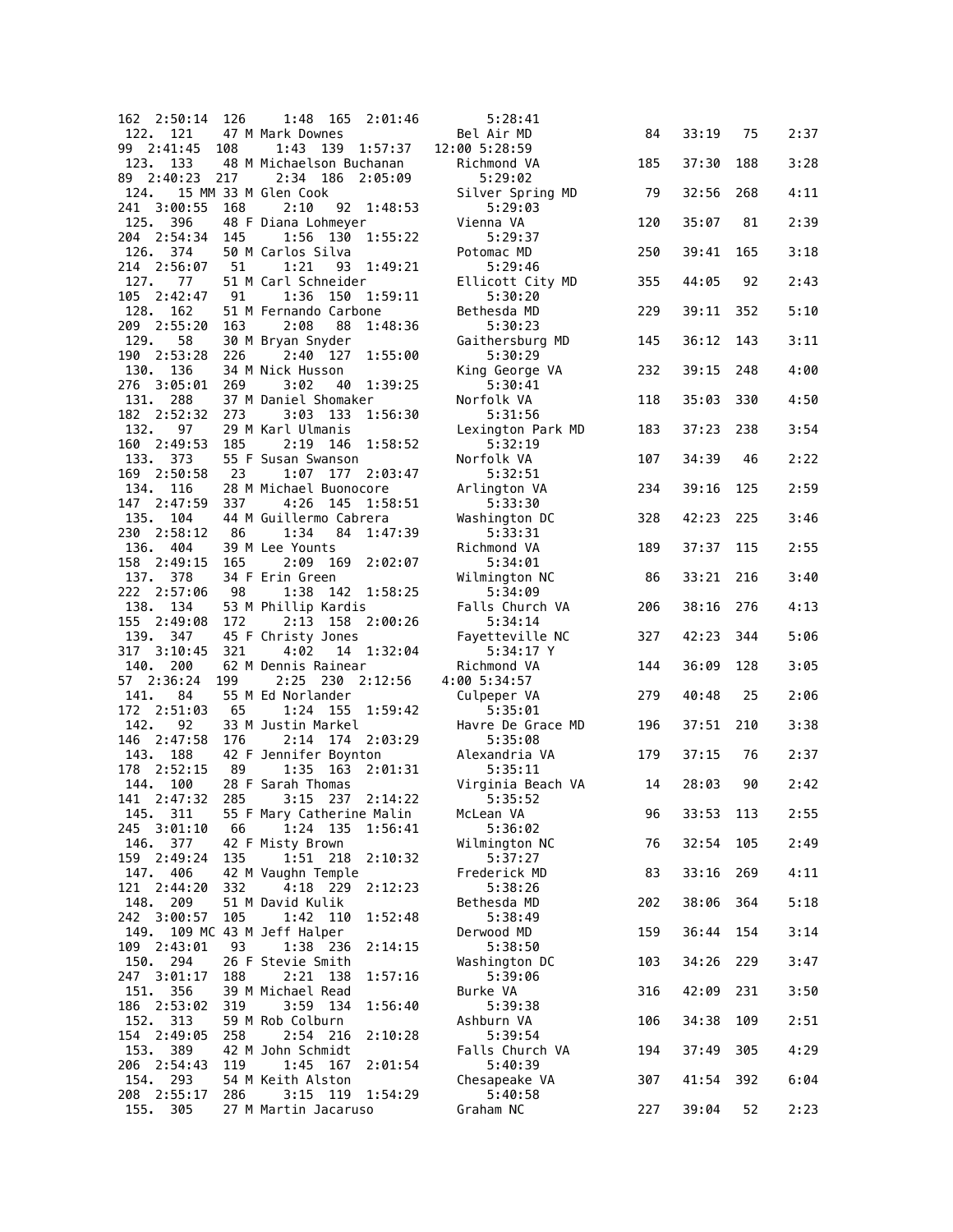| 164<br>2:50:30             | 206 | 2:27<br>198                       | 2:06:56     | 5:41:18                      |     |       |              |      |
|----------------------------|-----|-----------------------------------|-------------|------------------------------|-----|-------|--------------|------|
| 156.<br>105                |     | 46 M Mike Stanton                 |             | Washington DC                | 271 | 40:30 | 159          | 3:15 |
| 2:57:17<br>226             | 293 | 3:24<br>137                       | 1:57:14     | 5:41:38                      |     |       |              |      |
| 157. 334                   |     | 22 F Alyssa Kasher                |             | Carmel IN                    | 31  | 30:54 | 123          | 2:58 |
| 268<br>3:04:15             | 134 | 1:51<br>164                       | 2:01:45     | 5:41:42                      |     |       |              |      |
| 158.<br>24                 |     | 40 M Ben Guthrie                  |             | Olney MD                     | 175 | 37:07 | 372          | 5:26 |
| 213 2:56:00                | 358 | 5:39<br>141                       | 1:58:03     | 5:42:13                      |     |       |              |      |
| 159. 217                   |     | 30 F Caroline Rinella             |             | Lynchburg VA                 | 150 | 36:20 | 252          | 4:00 |
| 183 2:52:34                | 252 | 2:49<br>197                       | 2:06:37     | 5:42:17                      |     |       |              |      |
| 160. 192                   |     | 25 M Enser Cole                   |             | Falls Church VA              | 16  | 28:33 | 192          | 3:31 |
| 202 2:54:24                | 30  | 1:11 241                          | 2:14:47     | 5:42:24                      |     |       |              |      |
| 161. 173                   |     | 31 M Camilo Ramirez               |             | Washington DC                | 237 | 39:19 | 331          | 4:50 |
| 144 2:47:50                | 123 | 1:48                              | 209 2:09:00 | 5:42:44                      |     |       |              |      |
| 162.                       |     | 18 MF 30 F Jessica Johnson        |             | Bethesda MD                  | 158 | 36:41 | 200          | 3:34 |
| 289 3:06:20                | 218 | 2:35<br>114                       | 1:53:39     | 5:42:46                      |     |       |              |      |
| 163.<br>247                |     | 46 M David Culbertson             |             | Pittsboro NC                 | 238 | 39:19 | 277          | 4:13 |
| 2:52:22<br>180             | 228 | 2:42<br>181                       | 2:04:20     | 5:42:54                      |     |       |              |      |
| 164.<br>340                |     | 50 M Lowell Gould                 |             | Rocky Point NC               | 82  | 33:16 | $\mathbf{1}$ | 1:20 |
| 134<br>2:46:32             | 1   | 0:43<br>- 279                     | 2:21:17     | 5:43:05                      |     |       |              |      |
| 165.<br>531                |     | 42 M Reza Mahbod                  |             | Arlington VA                 | 244 | 39:27 | 317          | 4:38 |
| 2:54:15<br>199             | 303 | 3:38<br>161                       | 2:01:14     | 5:43:08                      |     |       |              |      |
| 166. 229                   |     | 48 M Andrew Heck                  |             | Amsterdam NY                 | 326 | 42:22 | 244          | 3:56 |
| 212<br>2:55:52             | 76  | 1:29<br>153                       | 1:59:38     | 5:43:15                      |     |       |              |      |
| 167. 150                   |     | 24 M Benjamin Han                 |             | Clifton VA                   | 156 | 36:35 | 42           | 2:19 |
| 310 3:09:31                | 131 | 1:49<br>116                       | 1:53:59     | 5:44:11                      |     |       |              |      |
| 168.<br>45                 |     | 54 M Daun Sigafoose               |             | Abingbon MD                  | 57  | 32:16 | 181          | 3:25 |
| 2:38:30<br>74              | 112 | 1:44 312                          | 2:29:10     | 5:45:04                      |     |       |              |      |
|                            |     |                                   |             |                              |     |       |              |      |
|                            |     |                                   |             |                              |     |       |              |      |
| 169.<br>122                |     | 31 M Roy Cheeks                   |             | Baltimore MD                 | 283 | 40:56 | 136          | 3:08 |
| 198 2:54:01                | 43  | 1:18<br>191                       | 2:05:45     | 5:45:05                      |     |       |              |      |
| 170.                       |     | 13 MM 49 M Brian Buckles          |             | Silver Spring MD             | 223 | 38:58 | 196          | 3:33 |
| 237 2:59:41                | 251 | 2:49                              | 157 2:00:07 | 5:45:06                      |     |       |              |      |
| 171. 376                   |     | 46 M Scott Firestine              |             | Hopewell VA                  | 247 | 39:36 | 153          | 3:13 |
| 179 2:52:20                | 94  | 1:38<br>206                       | 2:08:42     | 5:45:27                      |     |       |              |      |
| 172.<br>177                | 197 | 14 MM 36 M Andrew Sergent         |             | Lake Ridge VA                | 324 | 42:18 | 289          | 4:21 |
| 2:52:01                    |     | 2:24<br>184                       | 2:04:41     | 5:45:44                      |     |       |              |      |
| 173.<br>342                |     | 45 M Marty Dejoseph               |             | Wilmington NC                | 147 | 36:14 | 183          | 3:26 |
| 193<br>2:53:51             | 224 | 2:39                              | 214 2:09:38 | 5:45:47                      |     |       |              |      |
| 174. 469 A                 |     | 42 F Michele Bull                 |             | Eldersburg MD                | 297 | 41:31 | 273          | 4:12 |
| 152<br>2:49:02<br>175. 235 | 238 | 2:46 205                          | 2:08:29     | 5:45:58                      |     |       | 280          |      |
|                            |     | 50 M George Janvier               |             | Annapolis MD                 | 335 | 43:00 |              | 4:15 |
| 167<br>2:50:44             | 298 | 3:33<br>183                       | 2:04:34     | 5:46:03                      |     |       |              |      |
| 176. 118                   |     | 32 M Bruce Chambliss              |             | Halethorpe MD                | 73  | 32:52 | 18           | 2:02 |
| 156<br>2:49:11<br>177. 138 | 144 | 273<br>1:53                       | 2:20:34     | 5:46:30                      |     |       |              |      |
|                            |     | 31 M Matthew Husson               |             | Fredericksburg VA            | 173 | 37:02 | 270          | 4:11 |
| 341<br>3:14:43             | 233 | 2:43<br>85                        | 1:48:06     | 5:46:43                      |     |       |              |      |
| 178.<br>130<br>304 3:08:48 | 157 | 37 M Thomas Cook<br>2:05<br>136   | 1:57:11     | King George VA<br>5:46:49    | 132 | 35:37 | 139          | 3:09 |
| 179.<br>467 C              |     | 33 M Jonathan Potterton           |             |                              |     | 38:54 | 121          |      |
| 127<br>2:45:46             | 277 | 3:05                              | 2:17:07     | Virginia Beach VA<br>5:47:48 | 221 |       |              | 2:58 |
| 180.<br>64                 |     | 253                               |             |                              | 242 | 39:23 | 347          | 5:07 |
| 294 3:07:07                | 272 | 28 M Kevin Hageman<br>3:03<br>113 | 1:53:16     | Arlington VA<br>5:47:54      |     |       |              |      |

en de la provincia de la provincia de la provincia de la provincia de la provincia de la provincia de la provi

|                                  |                   |                  | COMPLETE OVERALL RESULTS              |      |              |      |
|----------------------------------|-------------------|------------------|---------------------------------------|------|--------------|------|
|                                  |                   |                  | 2014 Kinetic Half 2014                |      |              |      |
|                                  |                   |                  | Spotsylvania, VA 5/10/14 9:00am       |      |              |      |
|                                  |                   |                  | Directed By Virginia Triathlon Series |      |              |      |
| Place                            | Bib Co Aq S NAME  |                  | city/state                            | Rank | SWIM Rank    | - T1 |
| Rank                             | Bike Rank         | T2 Rank          | RUN PENALTY TIME DO                   |      |              |      |
|                                  |                   |                  |                                       |      |              |      |
|                                  |                   |                  |                                       |      |              |      |
| 181. 202 39 M Christopher Busher |                   |                  | Sandy Hook VA                         | 248  | 39:39<br>250 | 4:00 |
| 233 2:58:52                      | 239               | 2:46 171 2:02:51 | 5:48:07                               |      |              |      |
| 182. 400                         | 47 M Robert Woods |                  | Stafford VA                           | 365  | 44:44<br>147 | 3:12 |
| 168 2:50:54                      | 99                | 1:39 175 2:03:43 | 4:00 5:48:10                          |      |              |      |
| 183. 411 41 M David Gallagher    |                   |                  | Richmond VA                           | 140  | 261<br>35:59 | 4:07 |
| 187 2:53:06                      | 265               | 2:59 227 2:12:01 | 5:48:10                               |      |              |      |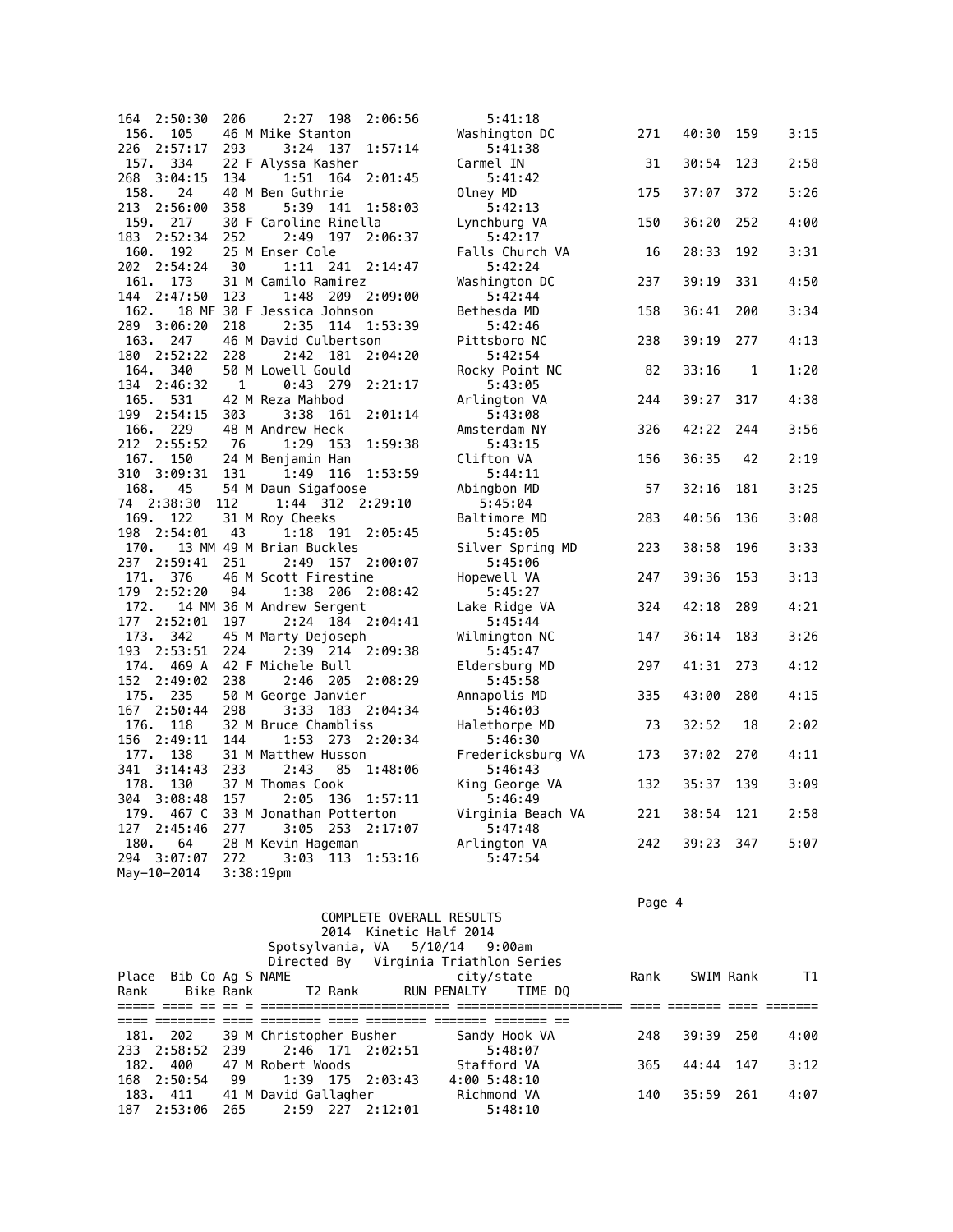|                 | 184. 223           |     | 53 M Joel Isely                               | Poquoson VA                  | 66  | 32:35 | 58  | 2:26 |
|-----------------|--------------------|-----|-----------------------------------------------|------------------------------|-----|-------|-----|------|
| 203             | 2:54:29            | 166 | $2:10$ 252<br>2:16:56                         | 5:48:34                      |     |       |     |      |
| 185.            | 126 2:45:40        | 261 | 480 MC 51 M Michael Kemen<br>2:58 254 2:17:18 | Bel Air MD<br>5:48:45        | 257 | 40:00 | 108 | 2:50 |
| 186. 264        |                    |     | 47 M Tim Rohrbaugh                            | Haywood VA                   | 253 | 39:50 | 172 | 3:21 |
|                 | 143 2:47:47        | 204 | 2:26 247 2:16:05                              | 5:49:27                      |     |       |     |      |
| 187. 397        |                    |     | 48 F Mary Lynn Hansen                         | Woodstock MD                 | 233 | 39:16 | 127 | 3:03 |
|                 | 133 2:46:05        | 125 | 1:48 264 2:19:43                              | 5:49:54                      |     |       |     |      |
| 188.            | 71<br>201 2:54:16  | 114 | 38 M Dan Menmuir<br>1:44 225                  | Woodbridge VA<br>5:50:09     | 220 | 38:52 | 219 | 3:43 |
| 189. 225        |                    |     | 2:11:36<br>49 F Julie Kennedy                 | Falls Church VA              | 352 | 43:52 | 177 | 3:23 |
| 240             | 3:00:38            | 85  | 1:33<br>159 2:00:52                           | 5:50:16                      |     |       |     |      |
| 190.            |                    |     | 12 MM 42 M J.P. McDonough                     | Oakton VA                    | 346 | 43:28 | 141 | 3:10 |
| 200             | 2:54:15            | 117 | 1:45 204 2:08:03                              | 5:50:38                      |     |       |     |      |
| 191.            | 33<br>339 3:14:08  | 138 | 31 F Lillian Thomas<br>1:51 188 2:05:17       | Germantown MD<br>5:51:22     | 8   | 27:21 | 99  | 2:45 |
| 192. 272        |                    |     | 31 F Molly Giammarco                          | Washington DC                | 228 | 39:10 | 237 | 3:53 |
|                 | 342 3:15:00        |     |                                               | 5:51:22                      |     |       |     |      |
| 193. 242        |                    |     | 41 M Marius Jovaisa                           | Vilnius AK                   | 344 | 43:20 | 284 | 4:18 |
| 194. 323        | 284 3:06:05        | 141 | 1:53 131 1:55:50<br>47 F B. Lynn Follansbee   | 5:51:22<br>Bethesda MD       | 246 | 39:32 | 262 | 4:08 |
|                 | 275 3:04:50        |     |                                               | 5:51:42                      |     |       |     |      |
| 195. 221        |                    |     | 45 M John McManus                             | McLean VA                    | 90  | 33:41 | 193 | 3:31 |
|                 | 140 2:47:27        | 129 | 1:49 299<br>2:25:25                           | 5:51:50                      |     |       |     |      |
| 196. 195        |                    |     | 48 M Greg Coleman                             | Alexandria VA                | 318 | 42:12 | 198 | 3:33 |
| 197.            | 197 2:54:00<br>198 | 113 | 1:44 217<br>2:10:30<br>47 M Bill Burk         | 5:51:57<br>McLean VA         | 258 | 40:03 | 327 | 4:49 |
|                 | 281 3:05:28        | 234 | 2:44 148<br>1:58:59                           | 5:52:01                      |     |       |     |      |
| 198. 106        |                    |     | 30 F Allison Nordberg                         | Washington DC                | 192 | 37:46 | 163 | 3:18 |
|                 | 309 3:09:30        | 305 | 3:44 140 1:57:51                              | 5:52:06                      |     |       |     |      |
| 199. 211        | 192 2:53:38        | 313 | 42 M Mike Bruwelheide<br>3:53 231 2:13:01     | Virginia Beach VA<br>5:52:47 | 216 | 38:41 | 207 | 3:36 |
| 200.            | 360                |     | 42 M Timothy Willis                           | Silver Spring MD             | 322 | 42:17 | 384 | 5:43 |
|                 | 166 2:50:44        | 231 | 2:43 226 2:11:47                              | 5:53:11                      |     |       |     |      |
| 201. 333        |                    |     | 31 F Kim Kelly                                | Alexandria VA                | 261 | 40:15 | 271 | 4:12 |
| 202. 285        | 328 3:12:41        | 137 | 1:51 118<br>1:54:17                           | 5:53:14                      | 43  | 31:21 | 184 | 3:26 |
| 217             | 2:56:29            | 160 | 45 M Chris Tolsdorf<br>2:06 272 2:20:27       | West Chester PA<br>5:53:49   |     |       |     |      |
| 203.            | 387                |     | 49 M Larry Goldstein                          | Bel Air MD                   | 152 | 36:25 | 299 | 4:25 |
|                 | 145 2:47:57        | 215 | 2:32 284 2:22:43                              | 5:54:00                      |     |       |     |      |
| 204.            | 171                |     | 43 M Rich Grove                               | Ashburn VA                   | 303 | 41:47 | 391 | 6:03 |
| 205. 257        | 184 2:52:39        | 326 | 4:09 215 2:09:41<br>51 M Kevin Chidwick       | 5:54:17<br>Manakin Sabot VA  | 143 | 36:07 | 260 | 4:07 |
|                 | 223 2:57:08        | 196 | 2:23 239 2:14:42                              | 5:54:25                      |     |       |     |      |
| 206. 275        |                    |     | 31 M Anthony Hipple                           | Virginia Beach VA            | 350 | 43:45 | 169 | 3:19 |
| 196             | 2:53:59            | 161 | 2:07 201 2:07:39                              | 4:00 5:54:48                 |     |       |     |      |
| 207.            | 44<br>307 3:08:54  | 203 | 52 M David Sullivan<br>2:25<br>98 1:50:02     | Alexandria VA<br>5:55:02     | 407 | 50:15 | 186 | 3:27 |
| 208.            | 23                 |     | 35 F Kristin Herring                          | Newport News VA              | 305 | 41:49 | 386 | 5:50 |
| 366             | 3:21:36            | 214 | 2:32<br>59 1:43:23                            | 5:55:08                      |     |       |     |      |
| 209. 245        |                    |     | 27 F Casey Crowley                            | Rockville MD                 | 155 | 36:32 | 282 | 4:17 |
| 239<br>210. 316 | 3:00:35            | 220 | 2:36 222 2:11:26<br>40 M Matt McCormack       | 5:55:24<br>Alexandria VA     | 63  | 32:32 | 224 | 3:45 |
|                 | 231 2:58:21        | 259 | 2:55 258 2:18:03                              | 5:55:34                      |     |       |     |      |
| 211.            | 228                |     | 40 M Eriks Richters                           | Washington DC                | 209 | 38:28 | 340 | 5:01 |
|                 | 271 3:04:46        | 271 | 3:03 182 2:04:24                              | 5:55:41                      |     |       |     |      |
| 212. 301        | 280 3:05:26        |     | 31 M Chris Murrer                             | Washington DC                | 236 | 39:18 | 292 | 4:23 |
| 213. 381        |                    | 242 | 2:47 178<br>2:03:49<br>36 M Josh Lemasters    | 5:55:41<br>Culpeper VA       | 345 | 43:27 | 389 | 5:59 |
| 270             | 3:04:40            | 300 | 3:33<br>143<br>1:58:29                        | 5:56:06                      |     |       |     |      |
| 214.            | 407                |     | 54 M William Sickenberger                     | Reston VA                    | 77  | 32:54 | 307 | 4:31 |
| 163             | 2:50:21            | 254 | 2:53 301 2:25:58                              | 5:56:34                      |     |       |     |      |
| 215.<br>210     | 290<br>2:55:22     | 278 | 61 M Jim Waterhouse<br>3:05 203 2:07:59       | Valatie NY<br>5:56:47        | 372 | 45:30 | 334 | 4:52 |
| 216. 306        |                    |     | 26 M Alexander Merrick-Tagore                 | Richmond VA                  | 273 | 40:31 | 311 | 4:35 |
| 173             | 2:51:05            | 247 | 2:47 256 2:17:51                              | 5:56:47                      |     |       |     |      |
| 217. 177        |                    |     | 37 M Joel Cohen                               | Arlington VA                 | 281 | 40:51 | 425 | 8:41 |
|                 | 288 3:06:13        | 334 | 4:22 108 1:52:43                              | 4:00 5:56:48                 |     |       |     |      |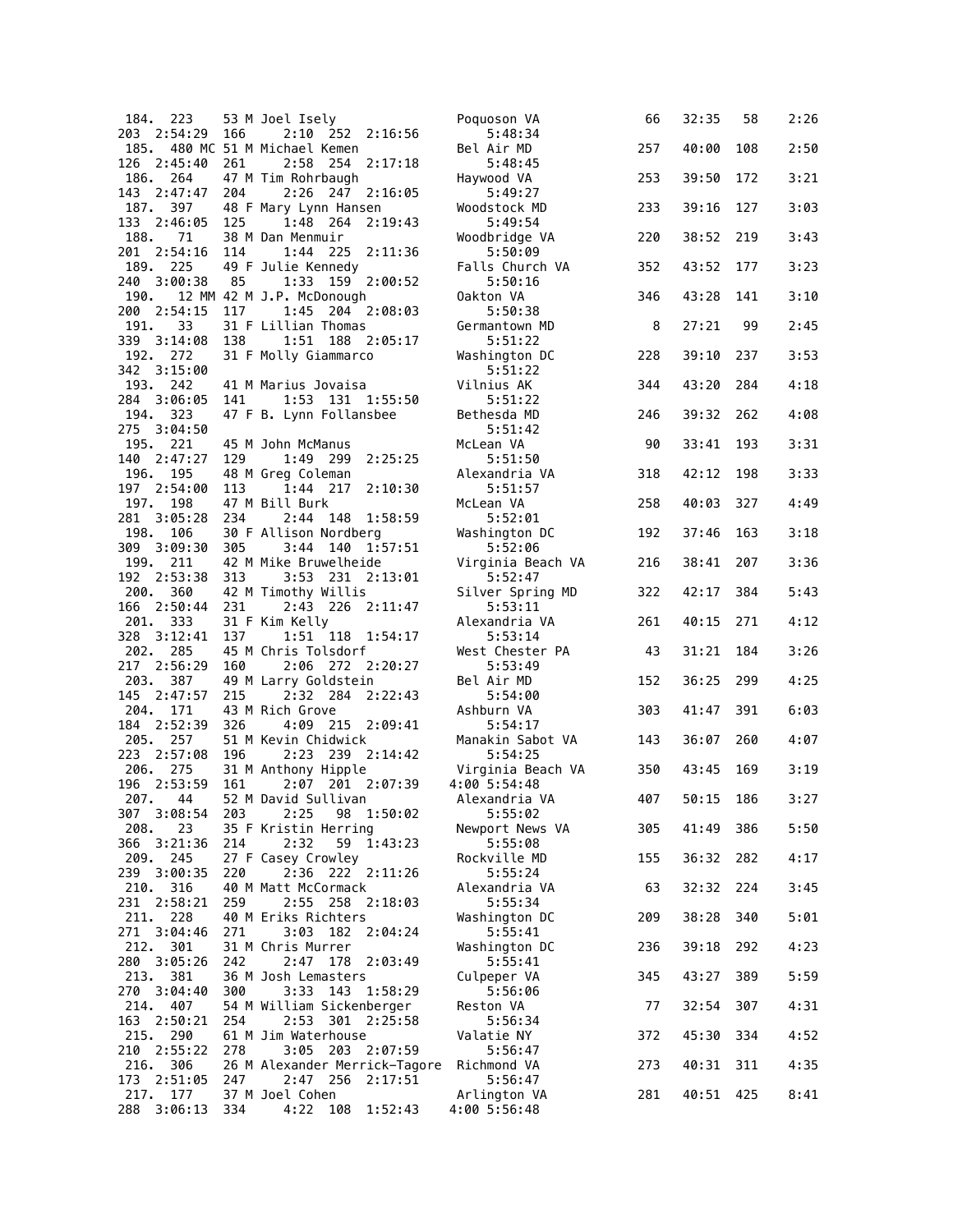| 218.<br>350    |     | 52 M Dave Harper              | Reston VA             | 357 | 44:07 | 381 | 5:37 |
|----------------|-----|-------------------------------|-----------------------|-----|-------|-----|------|
| 150<br>2:48:51 | 227 | 2:41 246<br>2:15:58           | 5:57:13               |     |       |     |      |
| 219.<br>183    |     | 53 M Sam Scoggin              | Reston VA             | 32  | 30:55 | 194 | 3:31 |
| 221<br>2:57:05 | 213 | 2:32 289 2:23:45              | 5:57:47               |     |       |     |      |
| 220.<br>93     |     | 35 M Frantisek Sova           | Towson MD             | 347 | 43:29 | 302 | 4:28 |
| 2:58:30<br>232 | 115 | 1:44 213 2:09:38              | 5:57:47               |     |       |     |      |
| 221.<br>34     |     | 36 F Cherie Burnette          | Herndon VA            | 210 | 38:28 | 182 | 3:26 |
| 352 3:17:34    | 345 | 4:42<br>122 1:54:41           | 5:58:49               |     |       |     |      |
| 222.<br>199    |     | 43 F Kristin Swift            | St Marys City MD      | 289 | 41:13 | 285 | 4:18 |
| 298 3:07:33    | 181 | 2:17<br>176<br>2:03:46        | 5:59:06               |     |       |     |      |
| 223. 277       |     | 38 M John Rahaghi             | Washington DC         | 325 | 42:18 | 209 | 3:37 |
| 267<br>3:04:01 | 250 | 2:48<br>2:06:23<br>195        | 5:59:06               |     |       |     |      |
| 224.<br>115    |     | 35 F Elaine Wong              | Gaithersburg MD       | 39  | 31:12 | 395 | 6:10 |
| 308<br>3:09:18 | 276 | 3:05<br>212 2:09:32           | 5:59:14               |     |       |     |      |
| 225.<br>366    |     | 42 M John Percherke           | Bristow VA            | 360 | 44:27 | 206 | 3:36 |
| 256<br>3:02:31 | 267 | 2:06:02<br>$3:01$ 194         | 5:59:35               |     |       |     |      |
| 226.<br>308    |     | 47 M Mark Thalman             | Bethesda MD           | 219 | 38:50 | 356 | 5:14 |
| 262<br>3:03:16 | 347 | 4:50<br>2:08:48<br>207        | 6:00:56               |     |       |     |      |
| 227.<br>78     |     | 38 F Sara Swenson             | Reston VA             | 33  | 30:56 | 101 | 2:46 |
| 2:57:19<br>227 | 59  | 1:23<br>314<br>2:29:17        | 6:01:40               |     |       |     |      |
| 228.<br>146    |     | 52 F Joanna Schmickel         | Arlington VA          | 291 | 41:18 | 306 | 4:30 |
| 343 3:15:02    | 175 | 1:59:19<br>2:14<br>151        | 6:02:21               |     |       |     |      |
| 229. 319       |     | 42 M Jay Cochran              | Montgomery Village MD | 395 | 48:22 | 396 | 6:15 |
| 132<br>2:46:01 | 253 | 2:52<br>- 265<br>2:19:49      | 6:03:16               |     |       |     |      |
|                |     | 230. 483 NM 43 M Donghui Chen | Oak Hill VA           | 417 | 53:42 | 419 | 7:52 |
| 266<br>3:03:58 | 329 | 4:14<br>115<br>1:53:55        | 6:03:40               |     |       |     |      |
| 231.<br>194    |     | 46 F Mary Pickering           | Arlington VA          | 199 | 37:59 | 110 | 2:51 |
| 306<br>3:08:54 | 128 | 1:49 228 2:12:16              | 6:03:47               |     |       |     |      |
| 232. 239       |     | 38 M Joseph Cafferata         | Washington DC         | 181 | 37:19 | 315 | 4:37 |
| 323<br>3:11:08 | 150 | 2:01 208 2:08:57              | 6:04:00               |     |       |     |      |
| 233.<br>271    |     | 57 M Vadim Obertyshev         | Amsterdam NY          | 265 | 40:23 | 390 | 6:01 |
| 219 2:56:43    | 344 | 4:41 249 2:16:22              | 6:04:09               |     |       |     |      |
| 234.<br>145    |     | 52 M John Szczygiel           | Arlington VA          | 343 | 43:19 | 258 | 4:03 |
| 234 2:59:00    | 190 | 2:22 243 2:15:44              | 6:04:27               |     |       |     |      |
| 235.<br>114    |     | 29 M Kristofer Pachla         | Arlington VA          | 405 | 49:59 | 158 | 3:15 |
| 215<br>2:56:21 | 28  | 1:11 234<br>2:13:54           | 6:04:38               |     |       |     |      |
| 236. 364       |     | 48 M Tim Gavin                | Athelstan XX          | 358 | 44:15 | 379 | 5:35 |
| 302<br>3:08:19 | 167 | 2:10<br>187<br>2:05:10        | 6:05:27               |     |       |     |      |
| 237.<br>337    |     | 45 F Melissa Upchurch         | Church Road VA        | 276 | 40:45 | 377 | 5:32 |
| 319<br>3:10:54 | 275 | 190<br>2:05:25<br>3:04        | 6:05:38               |     |       |     |      |
| 30<br>238.     |     | 29 F Laura Mancini            | Arlington VA          | 154 | 36:27 | 304 | 4:29 |
| 334 3:13:41    | 182 | 2:18 210 2:09:17              | 6:06:12               |     |       |     |      |
| 239.<br>353    |     | 29 M Alejandro Carrillo       | Kennett Square PA     | 312 | 42:04 | 291 | 4:22 |
| 285<br>3:06:07 | 263 | 221<br>2:58<br>2:11:23        | 6:06:52               |     |       |     |      |
| 240.<br>304    |     | 54 M Allen Simcoe             | Fredericksburg VA     | 222 | 38:56 | 102 | 2:47 |
| 108<br>2:43:00 | 169 | 2:10<br>340<br>2:40:07        | 6:06:57               |     |       |     |      |
| May-10-2014    |     | 3:38:19 <sub>pm</sub>         |                       |     |       |     |      |
|                |     |                               |                       |     |       |     |      |

Page 5 - Page 5 - Page 5 - Page 5 - Page 5 - Page 5 - Page 5 - Page 5 - Page 5 - Page 5 - Page 5

|      |                                                                                                                                     |                                     |                                                                   |                                                                                                                                                                            |                        |                                                                                                                                                                                                                                                                             | Rank                         |       |      | T1                                    |
|------|-------------------------------------------------------------------------------------------------------------------------------------|-------------------------------------|-------------------------------------------------------------------|----------------------------------------------------------------------------------------------------------------------------------------------------------------------------|------------------------|-----------------------------------------------------------------------------------------------------------------------------------------------------------------------------------------------------------------------------------------------------------------------------|------------------------------|-------|------|---------------------------------------|
|      |                                                                                                                                     |                                     |                                                                   |                                                                                                                                                                            |                        |                                                                                                                                                                                                                                                                             |                              |       |      |                                       |
|      |                                                                                                                                     |                                     |                                                                   |                                                                                                                                                                            |                        |                                                                                                                                                                                                                                                                             |                              |       |      |                                       |
| 49   |                                                                                                                                     |                                     |                                                                   |                                                                                                                                                                            |                        |                                                                                                                                                                                                                                                                             | 397                          | 48:38 | -363 | 5:17                                  |
|      | - 80                                                                                                                                |                                     |                                                                   |                                                                                                                                                                            |                        |                                                                                                                                                                                                                                                                             |                              |       |      |                                       |
|      |                                                                                                                                     |                                     |                                                                   |                                                                                                                                                                            |                        |                                                                                                                                                                                                                                                                             | 215                          |       |      | 3:43                                  |
|      | 270                                                                                                                                 |                                     |                                                                   |                                                                                                                                                                            |                        |                                                                                                                                                                                                                                                                             |                              |       |      |                                       |
|      |                                                                                                                                     |                                     |                                                                   |                                                                                                                                                                            |                        |                                                                                                                                                                                                                                                                             | 363                          | 44:38 |      | 4:17                                  |
|      | 336                                                                                                                                 |                                     |                                                                   |                                                                                                                                                                            |                        |                                                                                                                                                                                                                                                                             |                              |       |      |                                       |
|      |                                                                                                                                     |                                     |                                                                   |                                                                                                                                                                            |                        |                                                                                                                                                                                                                                                                             | 21                           | 30:09 |      | 7:35                                  |
|      | 364                                                                                                                                 |                                     |                                                                   |                                                                                                                                                                            |                        |                                                                                                                                                                                                                                                                             |                              |       |      |                                       |
|      |                                                                                                                                     |                                     |                                                                   |                                                                                                                                                                            |                        |                                                                                                                                                                                                                                                                             | 402                          | 49:46 | 393  | 6:06                                  |
|      | 324                                                                                                                                 |                                     |                                                                   |                                                                                                                                                                            |                        |                                                                                                                                                                                                                                                                             |                              |       |      |                                       |
|      |                                                                                                                                     |                                     |                                                                   |                                                                                                                                                                            |                        |                                                                                                                                                                                                                                                                             | 384                          | 46:44 | 341  | 5:02                                  |
| 241. | 292 3:06:47<br>242. 206<br>264 3:03:46<br>243. 332<br>165 2:50:39<br>244. 412<br>175 2:51:27<br>245. 372<br>257 3:02:33<br>246. 527 | Place Bib Co Ag S NAME<br>Bike Rank | 31 F Janice Kwa<br>45 M Matt Hart<br>4:05 192<br>59 M Rene Fariss | T2 Rank<br>29 M Jonathan Teter<br>1:30 185 2:04:57<br>$3:02$ 261 2:18:49<br>52 F Kristina Ament<br>4:23 292 2:24:10<br>6:55 320 2:32:06<br>45 M Bernie Conatser<br>2:05:53 | 2014 Kinetic Half 2014 | COMPLETE OVERALL RESULTS<br>Spotsylvania, VA 5/10/14 9:00am<br>Directed By Virginia Triathlon Series<br>city/state<br>RUN PENALTY<br>Annapolis MD<br>6:07:07<br>Washington DC<br>6:07:57<br>Alexandria VA<br>6:08:05<br>Arlington VA<br>6:08:11<br>Woodbridge VA<br>6:08:21 | TIME DO<br>Virginia Beach VA |       |      | SWIM Rank<br>38:39 220<br>-281<br>417 |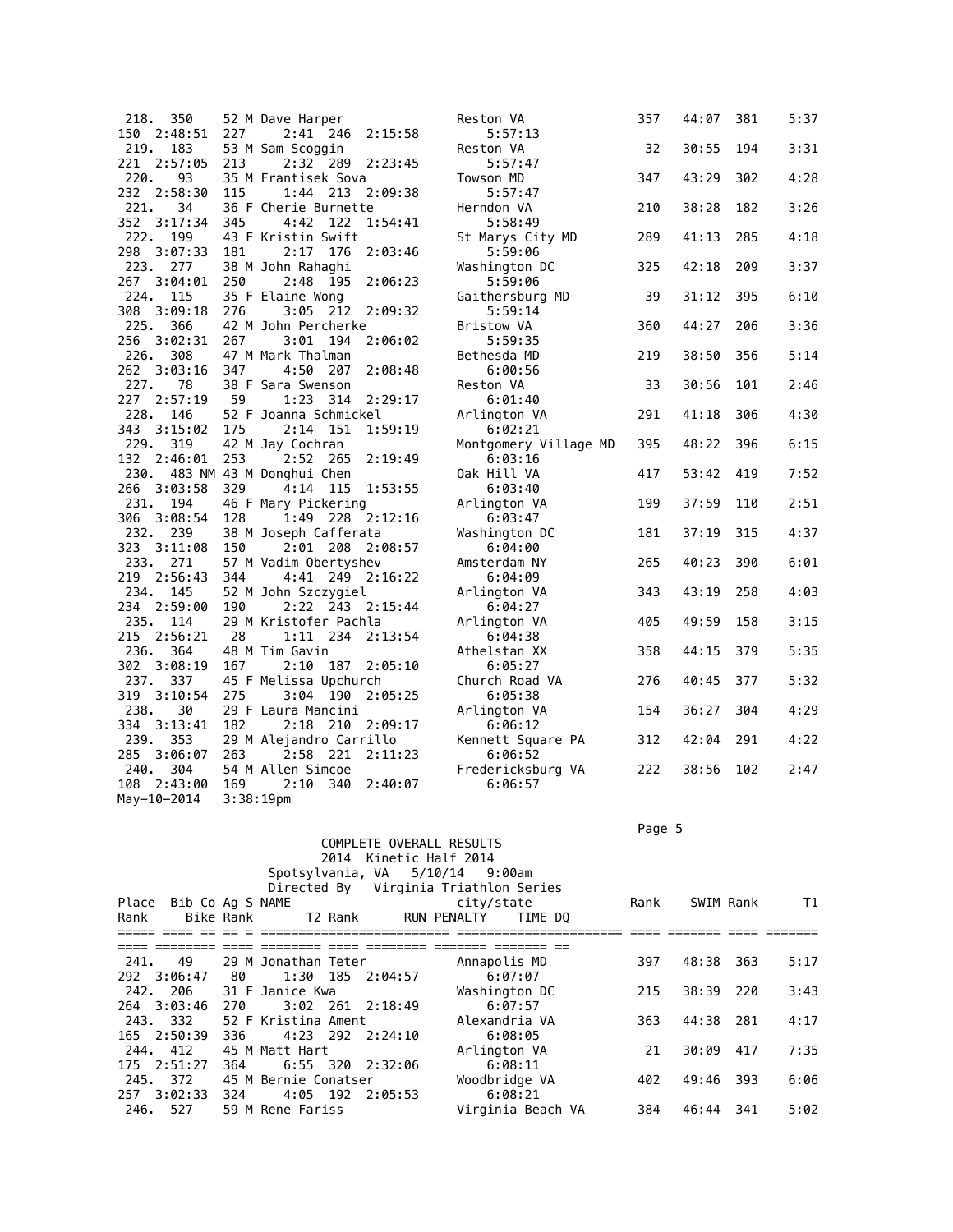| 250 3:01:41                   | 299 | 3:33 220 2:11:23                                    | 6:08:21                      |     |           |     |      |
|-------------------------------|-----|-----------------------------------------------------|------------------------------|-----|-----------|-----|------|
| 126<br>247.                   |     | 31 F Victoria Houghton                              | North Bethesda MD            | 180 | 37:17     | 387 | 5:52 |
| 338<br>3:14:08<br>248.<br>39  | 330 | 4:15 199 2:07:14<br>57 M Glenn Young                | 6:08:44<br>Mattaponi VA      | 119 | 35:05     | 62  | 2:29 |
| 263<br>3:03:29                | 79  | 1:29<br>302 2:26:28                                 | 6:08:58                      |     |           |     |      |
| 249.<br>119<br>3:02:11<br>251 | 318 | 47 M Alberto Gonzalez<br>$3:57$ 277<br>2:21:00      | Rockville MD<br>6:09:28      | 204 | 38:12     | 267 | 4:10 |
| 250.<br>408                   |     | 52 M David Natoli                                   | Arlington VA                 | 201 | 38:02     | 259 | 4:06 |
| 287<br>3:06:12                | 240 | 2:47 260<br>2:18:34                                 | 6:09:38                      |     |           |     |      |
| 251. 318<br>316<br>3:10:25    | 225 | 34 F Sari Long<br>2:39<br>180<br>2:04:19            | Washington DC<br>6:09:47     | 391 | 47:42     | 323 | 4:43 |
| 252. 273                      |     | 44 M David Joubran                                  | Washington DC                | 138 | 35:47     | 297 | 4:25 |
| 243<br>3:01:05<br>253. 240    | 140 | 1:52 305 2:26:49<br>35 M Jonathan Brown             | 6:09:56<br>Herndon VA        | 226 | 39:04     | 180 | 3:25 |
| 244<br>3:01:07                | 205 | 2:26<br>291 2:24:04                                 | 6:10:04                      |     |           |     |      |
| 254.<br>148                   |     | 43 F Hillary Hertler                                | Washington DC                | 131 | 35:36     | 239 | 3:55 |
| 332<br>3:13:32<br>255. 255    | 306 | 232 2:13:25<br>3:45<br>45 M Lloyd Brown             | 6:10:11<br>Bethesda MD       | 231 | 39:14     | 107 | 2:49 |
| 370<br>3:23:18                | 194 | 2:23<br>172<br>2:03:12                              | 6:10:55                      |     |           |     |      |
| 256. 286<br>261<br>3:03:05    | 335 | 41 M Mohammad Partovi<br>4:22 224<br>2:11:28        | Gaithersburg MD<br>6:11:52   | 383 | 46:39     | 398 | 6:19 |
| 257.<br>103                   |     | 47 M Gene Muranko                                   | Baltimore MD                 | 256 | 39:57     | 362 | 5:16 |
| 313<br>3:09:46                | 152 | 2:02 242 2:15:28                                    | 6:12:27                      |     |           |     |      |
| 258.<br>167<br>363<br>3:20:58 | 151 | 41 F Tracey Melnick<br>2:01 144 1:58:30             | Washington DC<br>6:12:47     | 390 | 47:41     | 212 | 3:39 |
| 259.<br>132                   |     | 32 M Christopher Linden                             | Virginia Beach VA            | 393 | 47:49     | 374 | 5:28 |
| 228<br>2:57:42<br>260.<br>386 | 308 | 3:49 263 2:19:15<br>23 M Nicholas Eckhoff           | 6:14:01                      |     | 27:33     | 310 | 4:34 |
| 255<br>3:02:27                | 195 | 2:23<br>333 2:37:14                                 | Williamsburg VA<br>6:14:10   | 10  |           |     |      |
| 261.<br>259                   |     | 54 M Gordon Harder                                  | Broadalbin NY                | 359 | 44:17     | 355 | 5:13 |
| 321<br>3:11:04<br>262.<br>28  | 331 | 4:16 211 2:09:27<br>32 F Elysia Mahjoub             | 6:14:15<br>Baltimore MD      | 317 | 42:11     | 257 | 4:03 |
| 278<br>3:05:10                | 184 | 276 2:20:59<br>2:19                                 | 6:14:40                      |     |           |     |      |
| 263. 321<br>324<br>3:11:10    | 274 | 22 F Alexandria Gagnon<br>3:04<br>250<br>2:16:36    | Lexington VA<br>6:14:58      | 255 | 39:56     | 279 | 4:15 |
| 264.<br>101                   |     | 31 F Mary Crosby                                    | Norfolk VA                   | 373 | 45:31     | 190 | 3:29 |
| 329<br>3:12:43                | 153 | $2:02$ 223<br>2:11:27                               | 6:15:10                      |     |           |     |      |
| 265. 295<br>297<br>3:07:33    | 284 | 29 F Jamie Waterhouse<br>3:12 202 2:07:45           | Washington DC<br>6:15:29     | 415 | 53:08     | 236 | 3:53 |
| 266.<br>368                   |     | 35 F Lauren Danaher                                 | Carrollton VA                | 172 | 37:00     | 179 | 3:24 |
| 320<br>3:11:03<br>267.        | 180 | 282 2:22:06<br>2:16<br>479 MC 46 M Michael Kelleher | 6:15:48<br>Washington DC     | 295 | 41:25     | 314 | 4:36 |
| 269<br>3:04:27                | 202 | 2:25<br>286<br>2:22:58                              | 6:15:49                      |     |           |     |      |
| 268.<br>160<br>336<br>3:13:49 | 198 | 49 M Kevin Kusner<br>2:24<br>240<br>2:14:46         | Orient OH<br>6:15:54         | 195 | 37:51     | 412 | 7:06 |
| 269.<br>269                   |     | 42 M Bryan Culipher                                 | Oakton VA                    | 186 | 37:34     | 298 | 4:25 |
| 283<br>3:06:02                | 183 | 2:19 304 2:26:45                                    | 6:17:03                      |     | 48:12 249 |     |      |
| 270. 244<br>225 2:57:12       | 189 | 47 M Sean Gideon<br>2:21 300 2:25:25                | Virginia Beach VA<br>6:17:08 | 394 |           |     | 4:00 |
| 271.<br>191                   |     | 31 M Jacob Stevens-Kittner                          | Washington DC                | 178 | 37:14     | 214 | 3:40 |
| 3:31:23<br>396<br>272.<br>214 | 248 | 2:48<br>170 2:02:07<br>45 M James Rinella           | 6:17:10<br>Lynchburg VA      | 235 | 39:16     | 357 | 5:14 |
| 236<br>2:59:24                | 341 | 4:33 311 2:28:45                                    | 6:17:11                      |     |           |     |      |
| 273. 220<br>273 3:04:48       | 177 | 38 F Kathy Hsu<br>2:15 275<br>2:20:48               | Washington DC<br>6:17:48     | 378 | 46:18     | 217 | 3:41 |
| 274.<br>155                   |     | 42 M David Cuttino                                  | Richmond VA                  | 336 | 43:04     | 382 | 5:38 |
| 258<br>3:02:41<br>275.        | 322 | 4:02 287<br>2:23:03<br>45 F Nina Cron               | 6:18:26                      |     |           |     |      |
| 59<br>311<br>3:09:39          | 262 | 2:58 268<br>2:20:06                                 | Dpo XX<br>6:19:38            | 332 | 42:47     | 266 | 4:10 |
| 276.<br>345                   |     | 41 M Andrew Boyle                                   | Reston VA                    | 187 | 37:36     | 336 | 4:53 |
| 2:57:02<br>220<br>277.<br>170 | 363 | 6:23 325<br>2:33:53<br>50 F Mary Wagner             | 6:19:44<br>Virginia Beach VA | 333 | 42:52     | 140 | 3:09 |
| 330<br>3:13:00                | 154 | $2:03$ 262<br>2:19:03                               | 6:20:05                      |     |           |     |      |
| 278.<br>113<br>382<br>3:26:25 | 325 | 27 F Anne Marie Carson<br>4:07 160<br>2:01:11       | Arlington VA<br>6:20:25      | 367 | 44:50     | 241 | 3:55 |
| 279.<br>266                   |     | 40 M Mark Freeman                                   | Reston VA                    | 139 | 35:52     | 120 | 2:58 |
| 229 2:58:11<br>280. 297       | 281 | 3:09 343 2:40:30<br>27 M George Pierson             | 6:20:37<br>Arlington VA      | 240 | 39:21 365 |     | 5:19 |
|                               |     |                                                     |                              |     |           |     |      |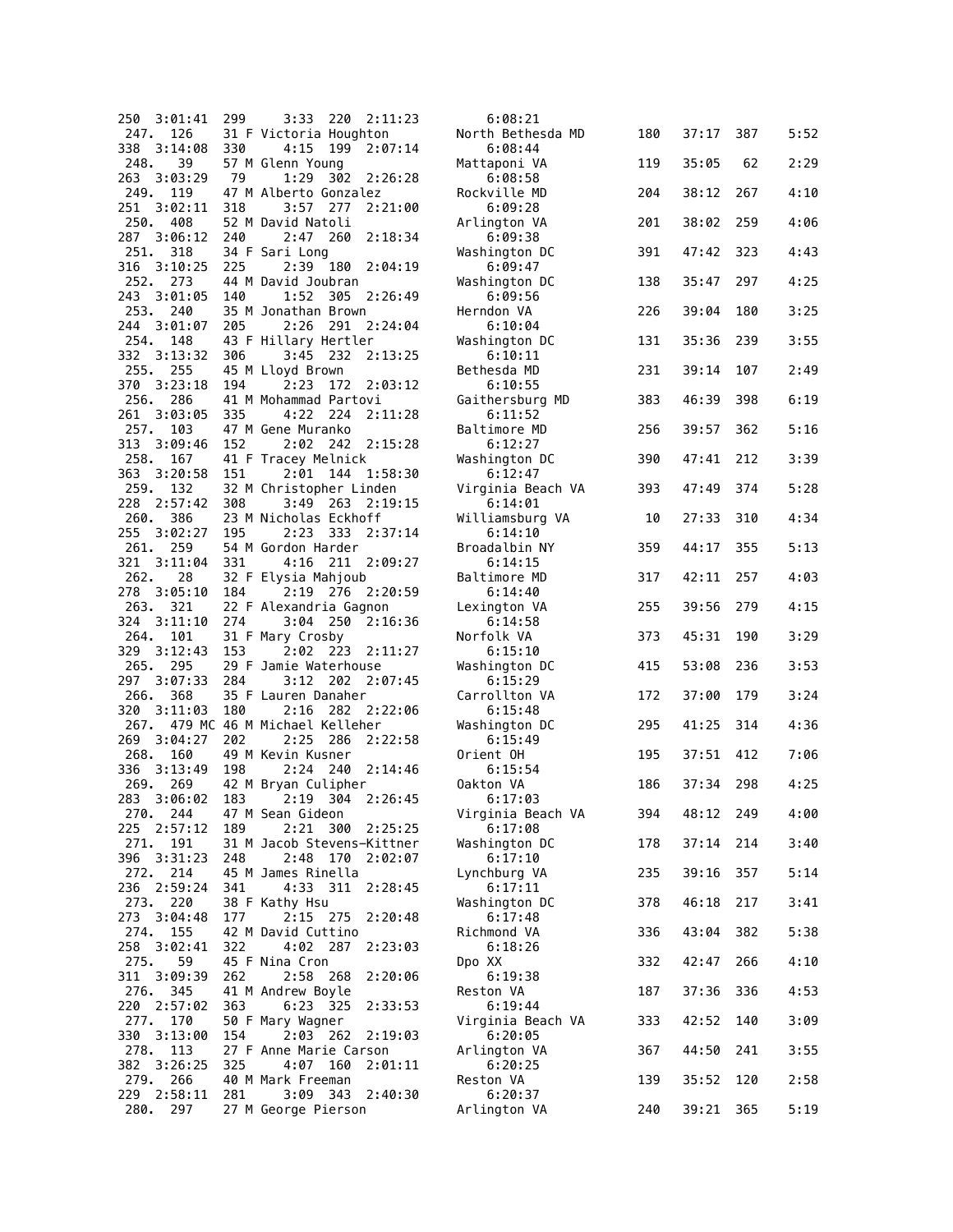| 374 3:23:38<br>143                                   | 1:53 219    | 2:10:34                                                                                                                                                                                                                                                                                      | 6:20:43                                                                                                                                                                                                                                                                                                                                                                                                                                                       |                                                           |            |                                                    |            |
|------------------------------------------------------|-------------|----------------------------------------------------------------------------------------------------------------------------------------------------------------------------------------------------------------------------------------------------------------------------------------------|---------------------------------------------------------------------------------------------------------------------------------------------------------------------------------------------------------------------------------------------------------------------------------------------------------------------------------------------------------------------------------------------------------------------------------------------------------------|-----------------------------------------------------------|------------|----------------------------------------------------|------------|
|                                                      |             |                                                                                                                                                                                                                                                                                              |                                                                                                                                                                                                                                                                                                                                                                                                                                                               | 349                                                       | 43:42      | 162                                                | 3:16       |
| 3:08:17<br>146                                       | 1:57<br>288 | 2:23:34                                                                                                                                                                                                                                                                                      | 6:20:45                                                                                                                                                                                                                                                                                                                                                                                                                                                       |                                                           |            |                                                    |            |
| 282. 465 C                                           |             |                                                                                                                                                                                                                                                                                              | Washington DC                                                                                                                                                                                                                                                                                                                                                                                                                                                 | 299                                                       | 41:36      | 294                                                | 4:23       |
| 274 3:04:49<br>288                                   | $3:18$ 306  |                                                                                                                                                                                                                                                                                              | 6:20:59                                                                                                                                                                                                                                                                                                                                                                                                                                                       |                                                           |            |                                                    |            |
|                                                      |             |                                                                                                                                                                                                                                                                                              | Washington DC                                                                                                                                                                                                                                                                                                                                                                                                                                                 | 269                                                       | 40:29      | 338                                                | 5:01       |
| 312 3:09:45<br>320                                   |             | 2:21:54                                                                                                                                                                                                                                                                                      | 6:21:07                                                                                                                                                                                                                                                                                                                                                                                                                                                       |                                                           |            |                                                    |            |
|                                                      |             |                                                                                                                                                                                                                                                                                              | Springfield VA                                                                                                                                                                                                                                                                                                                                                                                                                                                | 249                                                       | 39:40      | 201                                                | 3:34       |
| 3:08:51<br>310                                       | 3:52 296    | 2:25:14                                                                                                                                                                                                                                                                                      | 6:21:10                                                                                                                                                                                                                                                                                                                                                                                                                                                       |                                                           |            |                                                    |            |
|                                                      |             |                                                                                                                                                                                                                                                                                              | McLean VA                                                                                                                                                                                                                                                                                                                                                                                                                                                     | 151                                                       | 36:24      | 133                                                | 3:08       |
| 164                                                  | 2:09<br>248 | 2:16:10                                                                                                                                                                                                                                                                                      | 6:21:20                                                                                                                                                                                                                                                                                                                                                                                                                                                       |                                                           |            |                                                    |            |
|                                                      |             |                                                                                                                                                                                                                                                                                              | Alexandria VA                                                                                                                                                                                                                                                                                                                                                                                                                                                 | 117                                                       | 35:03      | 149                                                | 3:12       |
| 300 3:07:58<br>283                                   | 3:12<br>322 |                                                                                                                                                                                                                                                                                              | 6:22:03                                                                                                                                                                                                                                                                                                                                                                                                                                                       |                                                           |            |                                                    |            |
|                                                      |             |                                                                                                                                                                                                                                                                                              | Rockville MD                                                                                                                                                                                                                                                                                                                                                                                                                                                  | 361                                                       | 44:27      | 325                                                | 4:44       |
| 2:59:02<br>340                                       |             |                                                                                                                                                                                                                                                                                              | 4:00 6:22:03                                                                                                                                                                                                                                                                                                                                                                                                                                                  |                                                           |            |                                                    |            |
|                                                      |             |                                                                                                                                                                                                                                                                                              | Burke VA                                                                                                                                                                                                                                                                                                                                                                                                                                                      | 290                                                       | 41:15      | 350                                                | 5:10       |
| 347 3:15:37<br>255                                   | 2:53 238    |                                                                                                                                                                                                                                                                                              | 4:00 6:23:33                                                                                                                                                                                                                                                                                                                                                                                                                                                  |                                                           |            |                                                    |            |
|                                                      |             |                                                                                                                                                                                                                                                                                              | Arlington VA                                                                                                                                                                                                                                                                                                                                                                                                                                                  | 380                                                       | 46:18      | 253                                                | 4:01       |
| 345 3:15:12<br>210                                   |             |                                                                                                                                                                                                                                                                                              | 6:23:55                                                                                                                                                                                                                                                                                                                                                                                                                                                       |                                                           |            |                                                    |            |
|                                                      |             |                                                                                                                                                                                                                                                                                              | Washington DC                                                                                                                                                                                                                                                                                                                                                                                                                                                 | 396                                                       | 48:24      | 240                                                | 3:55       |
| 307                                                  | 3:46<br>193 | 2:05:59                                                                                                                                                                                                                                                                                      | 6:24:30                                                                                                                                                                                                                                                                                                                                                                                                                                                       |                                                           |            |                                                    |            |
|                                                      |             |                                                                                                                                                                                                                                                                                              | Forest VA                                                                                                                                                                                                                                                                                                                                                                                                                                                     | 167                                                       | 36:54      | 371                                                | 5:25       |
| 252 3:02:12<br>309                                   | 3:49<br>331 |                                                                                                                                                                                                                                                                                              | 6:24:51                                                                                                                                                                                                                                                                                                                                                                                                                                                       |                                                           |            |                                                    |            |
|                                                      |             |                                                                                                                                                                                                                                                                                              | Broadalbin NY                                                                                                                                                                                                                                                                                                                                                                                                                                                 | 389                                                       | 47:30      | 369                                                | 5:24       |
| 3:12:13<br>289                                       | $3:18$ 251  |                                                                                                                                                                                                                                                                                              | 6:25:16                                                                                                                                                                                                                                                                                                                                                                                                                                                       |                                                           |            |                                                    |            |
|                                                      |             |                                                                                                                                                                                                                                                                                              | Chantilly VA                                                                                                                                                                                                                                                                                                                                                                                                                                                  | 404                                                       |            | 337                                                | 4:53       |
| 368 3:22:26<br>245                                   | 2:47<br>189 |                                                                                                                                                                                                                                                                                              | 6:25:27                                                                                                                                                                                                                                                                                                                                                                                                                                                       |                                                           |            |                                                    |            |
|                                                      |             |                                                                                                                                                                                                                                                                                              | Fairfax VA                                                                                                                                                                                                                                                                                                                                                                                                                                                    | 375                                                       |            | 343                                                | 5:05       |
| 230                                                  |             |                                                                                                                                                                                                                                                                                              | 6:25:30                                                                                                                                                                                                                                                                                                                                                                                                                                                       |                                                           |            |                                                    |            |
|                                                      |             |                                                                                                                                                                                                                                                                                              | Washington DC                                                                                                                                                                                                                                                                                                                                                                                                                                                 | 69                                                        | 32:45      | 320                                                | 4:40       |
| 331 3:13:27<br>291                                   |             |                                                                                                                                                                                                                                                                                              | 6:26:36                                                                                                                                                                                                                                                                                                                                                                                                                                                       |                                                           |            |                                                    |            |
|                                                      |             |                                                                                                                                                                                                                                                                                              |                                                                                                                                                                                                                                                                                                                                                                                                                                                               |                                                           |            |                                                    | 6:23       |
| 361                                                  | 6:05        |                                                                                                                                                                                                                                                                                              | 6:27:39                                                                                                                                                                                                                                                                                                                                                                                                                                                       |                                                           |            |                                                    |            |
|                                                      |             |                                                                                                                                                                                                                                                                                              | Arlington VA                                                                                                                                                                                                                                                                                                                                                                                                                                                  | 98                                                        |            | 404                                                | 6:39       |
| 311                                                  |             |                                                                                                                                                                                                                                                                                              |                                                                                                                                                                                                                                                                                                                                                                                                                                                               |                                                           |            |                                                    |            |
|                                                      |             |                                                                                                                                                                                                                                                                                              | Washington DC                                                                                                                                                                                                                                                                                                                                                                                                                                                 | 337                                                       |            | 245                                                | 3:57       |
| 292                                                  |             |                                                                                                                                                                                                                                                                                              | 6:28:29                                                                                                                                                                                                                                                                                                                                                                                                                                                       |                                                           |            |                                                    |            |
|                                                      |             |                                                                                                                                                                                                                                                                                              |                                                                                                                                                                                                                                                                                                                                                                                                                                                               |                                                           |            |                                                    | 3:47       |
| 222                                                  |             | 2:13:42                                                                                                                                                                                                                                                                                      | 6:28:50                                                                                                                                                                                                                                                                                                                                                                                                                                                       |                                                           |            |                                                    |            |
|                                                      |             |                                                                                                                                                                                                                                                                                              | Bethesda MD                                                                                                                                                                                                                                                                                                                                                                                                                                                   | 311                                                       | 42:01      | 287                                                | 4:20       |
| 3:18:54                                              |             |                                                                                                                                                                                                                                                                                              | 6:29:01                                                                                                                                                                                                                                                                                                                                                                                                                                                       |                                                           |            |                                                    |            |
|                                                      |             |                                                                                                                                                                                                                                                                                              |                                                                                                                                                                                                                                                                                                                                                                                                                                                               |                                                           |            |                                                    |            |
| 373 3:23:32<br>3:22:28<br>254 3:02:21<br>337 3:13:50 | 294         | 46 F Joyce Jones<br>32 M Mark Raugust<br>55 M John Orosch<br>33 F Kate Blood<br>34 M Allen Irwin<br>39 F Kim Perkins<br>8 MM 46 M John Spencer<br>291. 478 MC 46 M Robert Smith<br>23 M Scott Harder<br>52 M Rich Carlson<br>3:23<br>50 M Jim Donley<br>3:26<br>270<br>3:38:19 <sub>pm</sub> | 2:26:55<br>40 M Justin Abernathy<br>4:00 281<br>2:32:40<br>4:30 297 2:25:21<br>2:14:40<br>58 F Lynn Mattucci<br>2:31 245 2:15:54<br>51 M Philip Deeter<br>2:36:33<br>2:16:53<br>2:05:24<br>60 M Bruce Douglass<br>2:42 316 2:29:44<br>41 M Gregory McDonough<br>3:21 321 2:32:24<br>53 M William Bowen<br>285 2:22:50<br>26 F Molly Schmalzbach<br>3:53 257 2:17:59<br>41 F Monique McDonough<br>326 2:34:09<br>54 F Stephanie Colburn<br>2:39 233<br>2:20:22 | Washington DC<br>Annapolis MD<br>6:28:03<br>Broadlands VA | 212<br>161 | 49:59<br>45:39<br>38:33<br>34:02<br>43:07<br>36:47 | 400<br>230 |

Page 6 - Page 6 - Page 6 - Page 6 - Page 6 - Page 6 - Page 6 - Page 6 - Page 6 - Page 6 - Page 6

|             |     |                                                  |                                     |                 |                                                                                                                                                                                                                                                                                                                                     |                                                           |                                                                                                                                                                                                                                                                                                                                              |       |                                             | T1                                                                     |
|-------------|-----|--------------------------------------------------|-------------------------------------|-----------------|-------------------------------------------------------------------------------------------------------------------------------------------------------------------------------------------------------------------------------------------------------------------------------------------------------------------------------------|-----------------------------------------------------------|----------------------------------------------------------------------------------------------------------------------------------------------------------------------------------------------------------------------------------------------------------------------------------------------------------------------------------------------|-------|---------------------------------------------|------------------------------------------------------------------------|
|             |     |                                                  |                                     |                 |                                                                                                                                                                                                                                                                                                                                     |                                                           |                                                                                                                                                                                                                                                                                                                                              |       |                                             |                                                                        |
|             |     |                                                  |                                     |                 |                                                                                                                                                                                                                                                                                                                                     |                                                           |                                                                                                                                                                                                                                                                                                                                              |       |                                             |                                                                        |
|             |     |                                                  |                                     |                 |                                                                                                                                                                                                                                                                                                                                     |                                                           |                                                                                                                                                                                                                                                                                                                                              |       |                                             |                                                                        |
| 301. 371    |     |                                                  |                                     |                 |                                                                                                                                                                                                                                                                                                                                     |                                                           | 371                                                                                                                                                                                                                                                                                                                                          |       |                                             | 5:15                                                                   |
| 364 3:21:27 | 280 |                                                  |                                     |                 |                                                                                                                                                                                                                                                                                                                                     |                                                           |                                                                                                                                                                                                                                                                                                                                              |       |                                             |                                                                        |
|             |     |                                                  |                                     |                 |                                                                                                                                                                                                                                                                                                                                     |                                                           | 287                                                                                                                                                                                                                                                                                                                                          | 41:11 | 283                                         | 4:17                                                                   |
| 361 3:20:38 |     |                                                  |                                     |                 |                                                                                                                                                                                                                                                                                                                                     |                                                           |                                                                                                                                                                                                                                                                                                                                              |       |                                             |                                                                        |
| 303. 61     |     |                                                  |                                     |                 |                                                                                                                                                                                                                                                                                                                                     |                                                           | 400                                                                                                                                                                                                                                                                                                                                          |       |                                             | 4:44                                                                   |
|             |     |                                                  |                                     |                 |                                                                                                                                                                                                                                                                                                                                     |                                                           |                                                                                                                                                                                                                                                                                                                                              |       |                                             |                                                                        |
| 304. 212    |     |                                                  |                                     |                 |                                                                                                                                                                                                                                                                                                                                     |                                                           | 369                                                                                                                                                                                                                                                                                                                                          |       |                                             | 3:38                                                                   |
|             |     |                                                  |                                     |                 |                                                                                                                                                                                                                                                                                                                                     |                                                           |                                                                                                                                                                                                                                                                                                                                              |       |                                             |                                                                        |
| 305.179     |     |                                                  |                                     |                 |                                                                                                                                                                                                                                                                                                                                     |                                                           | 272                                                                                                                                                                                                                                                                                                                                          |       | 410                                         | 7:02                                                                   |
| 371 3:23:31 |     |                                                  |                                     |                 |                                                                                                                                                                                                                                                                                                                                     |                                                           |                                                                                                                                                                                                                                                                                                                                              |       |                                             |                                                                        |
| 306. 70     |     |                                                  |                                     |                 |                                                                                                                                                                                                                                                                                                                                     |                                                           | 309                                                                                                                                                                                                                                                                                                                                          |       | 166                                         | 3:18                                                                   |
| 365 3:21:36 | 178 |                                                  |                                     |                 |                                                                                                                                                                                                                                                                                                                                     |                                                           |                                                                                                                                                                                                                                                                                                                                              |       |                                             |                                                                        |
| 307. 196    |     |                                                  |                                     |                 |                                                                                                                                                                                                                                                                                                                                     |                                                           | 351                                                                                                                                                                                                                                                                                                                                          |       |                                             | 4:23                                                                   |
| 286 3:06:10 | 200 |                                                  |                                     |                 |                                                                                                                                                                                                                                                                                                                                     |                                                           |                                                                                                                                                                                                                                                                                                                                              |       |                                             |                                                                        |
| 308. 127    |     |                                                  |                                     |                 |                                                                                                                                                                                                                                                                                                                                     |                                                           | 70                                                                                                                                                                                                                                                                                                                                           | 32:46 | 316                                         | 4:37                                                                   |
| 376 3:24:13 | 211 |                                                  |                                     |                 |                                                                                                                                                                                                                                                                                                                                     |                                                           |                                                                                                                                                                                                                                                                                                                                              |       |                                             |                                                                        |
|             |     | 155<br>314 3:09:58 179<br>325 3:11:34 201<br>352 | Place Bib Co Ag S NAME<br>Bike Rank | 31 F Beth Meloy | T2 Rank<br>28 F Hilary Heincer<br>3:09 235 2:13:58<br>302. 11 MM 24 M Charles Augustine<br>32 M Rob Van Hooser<br>2:16 267 2:19:59<br>31 F Candice Peters<br>2:25 309 2:28:10<br>44 M Daniele Podini<br>5:07 244 2:15:50<br>2:16 298 2:25:24<br>53 F Shirley Woodward<br>2:25 341 2:40:13<br>40 F Sandra Cepeda<br>2:31 323 2:33:23 | 2014 Kinetic Half 2014<br>RUN PENALTY<br>2:04 280 2:21:21 | Spotsylvania, VA 5/10/14 9:00am<br>Directed By Virginia Triathlon Series<br>city/state<br>TIME DO<br>Springfield VA<br>6:29:04<br>Virginia Beach VA<br>6:29:30<br>Alexandria VA<br>4:00 6:30:12<br>Arlington VA<br>6:30:47<br>Washington DC<br>$6:31:58$ Y<br>Washington DC<br>6:34:32<br>Arlington VA<br>6:37:01<br>Rockville MD<br>6:37:29 | Rank  | ---------------------- ---- ------<br>42:01 | SWIM Rank<br>45:17 358<br>49:17 324<br>45:02 211<br>40:30<br>43:52 293 |

COMPLETE OVERALL RESULTS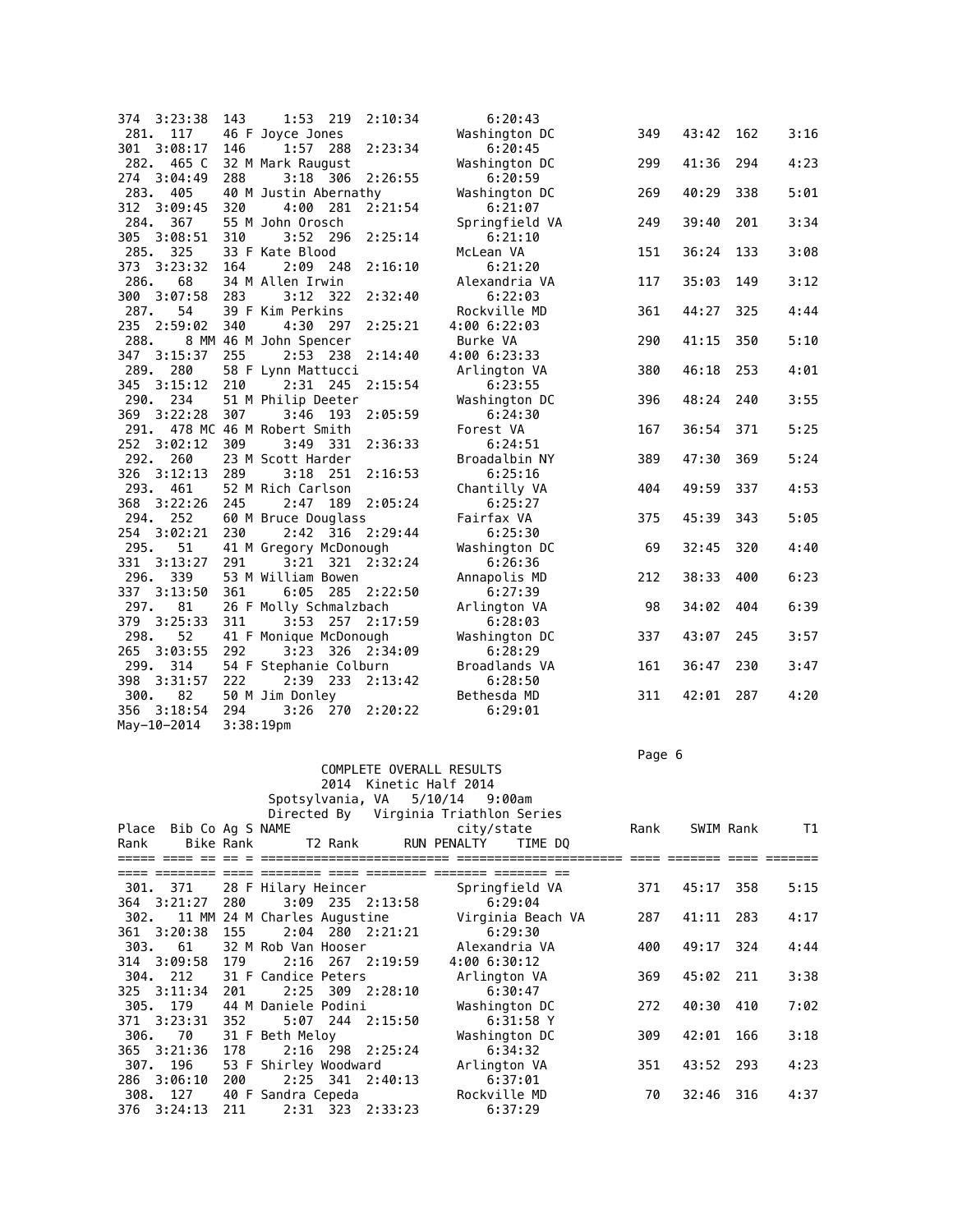| 309.            | 47                      |     | 55 M Douglas Hartman                              | Springfield VA                   | 425 | 58:23           | 265 | 4:09 |
|-----------------|-------------------------|-----|---------------------------------------------------|----------------------------------|-----|-----------------|-----|------|
| 327             | 3:12:17                 | 173 | 2:13 274 2:20:43                                  | 6:37:43                          |     |                 |     |      |
| 310.            | 213<br>367 3:21:55      | 368 | 40 F Gretchen Stone<br>8:08                       | Warrenton VA                     | 421 | 57:03           | 422 | 8:10 |
|                 | 311. 284                |     | 173<br>2:03:25<br>37 M Adam Sipp                  | 6:38:39<br>Fredericksburg VA     | 302 | 41:43           | 383 | 5:42 |
| 295             | 3:07:24                 | 342 | 4:33 339<br>2:40:01                               | 6:39:22                          |     |                 |     |      |
| 312.            |                         |     | 476 MC 49 M Robert Veland                         | Virginia Beach VA                | 412 | 51:36           | 376 | 5:32 |
|                 | 291 3:06:32             | 362 | $6:05$ 317<br>2:29:44                             | 6:39:27                          |     |                 |     |      |
|                 | 313. 193                |     | 30 F Jaime Poole                                  | Alexandria VA                    | 148 | 36:16           | 227 | 3:46 |
| 400<br>314.     | 3:32:26                 | 174 | 2:13 295<br>2:24:56<br>9 MM 37 M Jesse Pitzrick   | 6:39:36<br>Stafford VA           | 364 | 44:42           | 232 | 3:51 |
| 360             | 3:20:12                 | 268 | $3:01$ 310<br>2:28:29                             | 6:40:13                          |     |                 |     |      |
|                 | 315. 253                |     | 38 M Steven Kim                                   | Gaithersburg MD                  | 362 | 44:30           | 213 | 3:39 |
| 348             | 3:15:58                 | 209 | 2:31 328<br>2:34:39                               | 6:41:15                          |     |                 |     |      |
|                 | 316. 359                |     | 38 M Patrick Ripley                               | Richmond VA                      | 382 | 46:22           | 378 | 5:34 |
| 349             | 3:16:10                 | 256 | 2:53 318 2:30:23                                  | 6:41:20                          |     |                 |     |      |
| 317.<br>249     | 42<br>3:01:39           | 316 | 37 M Brandon Naimola<br>3:55 342 2:40:17          | Washington Dc DC<br>4:00 6:41:37 | 342 | 43:11           | 424 | 8:37 |
| 318.            |                         |     | 4 MM 30 M Thomas MacPhee                          | Fredericksburg VA                | 406 | 50:10           | 335 | 4:53 |
|                 | 344 3:15:05             | 353 | 5:08 303 2:26:31                                  | 6:41:44                          |     |                 |     |      |
| 319.            | 69                      |     | 38 M Ayal Cohen                                   | Alexandria VA                    | 329 | 42:26           | 360 | 5:15 |
| 381             | 3:26:21                 | 349 | 4:54 266<br>2:19:55                               | 4:00 6:42:49                     |     |                 |     |      |
| 322             | 320. 157<br>3:11:08     |     | 35 M Dexter Braithwaite<br>7:59<br>255<br>2:17:47 | Indian Head MD<br>6:44:08        | 427 | 58:55           | 423 | 8:22 |
|                 | 321. 131                | 367 | 39 M Martin Weiss                                 | Gaithersburg MD                  | 340 | 43:08           | 408 | 6:50 |
| 375             | 3:24:05                 | 360 | 6:00 294<br>2:24:29                               | 6:44:30                          |     |                 |     |      |
|                 | 322. 382                |     | 45 F Carrie Ludwig                                | King George VA                   | 376 | 46:14           | 407 | 6:47 |
| 359             | 3:19:51                 | 355 | 5:12 307 2:27:20                                  | 6:45:22                          |     |                 |     |      |
|                 | 323. 470 A              |     | 35 F Jennifer Gibbins                             | Vienna VA                        | 386 | 47:11           | 187 | 3:28 |
| 324.            | 355 3:18:25<br>32       | 92  | 1:37 332<br>2:36:42<br>35 M Chad Stewart          | 6:47:21<br>Lorton VA             | 288 | 41:12           | 339 | 5:01 |
|                 | 358 3:18:58             | 354 | 5:12 334<br>2:37:14                               | 6:47:35                          |     |                 |     |      |
|                 | 325. 125                |     | 34 F Rachel Leahy                                 | Fairfax VA                       | 330 | 42:26           | 274 | 4:12 |
| 351             | 3:17:25                 | 346 | 4:43 337<br>2:38:53                               | 6:47:37                          |     |                 |     |      |
| 326.            | 307                     |     | 53 F Alison Miller                                | Blanchard MI                     | 339 | 43:08           | 313 | 4:36 |
| 389             | 3:29:27                 | 279 | 3:06 308<br>2:27:36                               | 6:47:52                          |     |                 |     |      |
| 327.<br>6:48:24 | 287                     |     | 29 M Steve Ray                                    | Baltimore MD                     |     |                 |     |      |
| 328.            | 76                      |     | 50 F Cheryl Lasher                                | Greenwood Village CO             | 293 | 41:21           | 322 | 4:43 |
|                 | 377 3:24:20             | 339 | 4:30 327 2:34:28                                  | 6:49:20                          |     |                 |     |      |
| 329.            | 222                     |     | 33 F Katie MacKintosh                             | Washington DC                    | 110 | 34:46           | 242 | 3:55 |
| 401             | 3:34:14                 | 264 | 2:59 329<br>2:34:54                               | 6:50:46                          |     |                 |     |      |
| 330.<br>299     | 111<br>3:07:57          | 237 | 37 F Jen Green<br>2:45 351<br>2:56:43             | Derwood MD<br>6:51:03            | 268 | 40:27           | 146 | 3:12 |
| 331.            | 207                     |     | 23 M James Strane                                 | Irwin PA                         | 296 | 41:26           | 87  | 2:41 |
| 420             | 3:58:02                 | 223 | 2:39<br>196<br>2:06:32                            | 6:51:18                          |     |                 |     |      |
| 332.            | 124                     |     | 44 M James Richardson                             | Chantilly VA                     | 114 | 34:58           | 415 | 7:25 |
|                 | 346 3:15:23             | 356 | 5:28 346 2:48:26                                  | 6:51:38                          |     |                 |     |      |
|                 | 333. 230<br>3:13:47     |     | 25 M Anthony Leonetti<br>4:56 259 2:18:05         | Amsterdam NY                     |     | 429 1:07:30 264 |     | 4:08 |
| 335             | 334. 391                | 350 | 61 M Billy Loyd                                   | 4:00 6:52:24<br>Morehead City NC | 321 | 42:14           | 288 | 4:21 |
| 340             | 3:14:19                 | 260 | 2:55 347<br>2:48:50                               | 6:52:37                          |     |                 |     |      |
| 335.            | 89                      |     | 26 M Mark Lamont                                  | Columbia MD                      | 320 | 42:13           | 326 | 4:48 |
|                 | 296 3:07:30             | 287 | 3:15 350 2:55:01                                  | 6:52:46                          |     |                 |     |      |
| 336.            | 65                      |     | 48 F Alice Loughran                               | Washington DC                    | 260 | 40:14           | 272 | 4:12 |
|                 | 412 3:45:50<br>337. 281 | 186 | 2:21 271 2:20:24<br>64 M Jim Rudge                | 6:52:59<br>North Myrtle Beach SC | 374 | 45:32           | 290 | 4:22 |
|                 | 357 3:18:56             | 327 | 4:13 344<br>2:40:46                               | 6:53:48                          |     |                 |     |      |
|                 | 338. 185                |     | 59 F Catherine Lee                                | Culpeper VA                      | 275 | 40:33           | 199 | 3:34 |
| 385             | 3:27:46                 | 193 | 2:23<br>338 2:39:50                               | 6:54:03                          |     |                 |     |      |
| 339.            | 395                     |     | 24 F Jasmine Fleenor                              | Roanoke VA                       | 398 | 48:55           | 235 | 3:53 |
| 405             | 3:38:43                 | 235 | 2:45<br>269 2:20:13<br>37 M Matthew Watson        | 6:54:27                          |     | 37:20           | 397 | 6:17 |
|                 | 340. 317<br>414 3:47:25 | 333 | 4:19 283 2:22:34                                  | Vienna VA<br>6:57:53             | 182 |                 |     |      |
| 341.            |                         |     | 477 MC 45 M John Panek                            | Bowie MD                         | 387 | 47:23           | 321 | 4:41 |
| 390             | 3:29:29                 | 257 | 2:53<br>324 2:33:41                               | 6:58:06                          |     |                 |     |      |
|                 | 342. 330                |     | 48 M James Borchelt                               | Havre De Grace MD                | 284 | 41:00           | 301 | 4:26 |
|                 | 277 3:05:04             | 296 | 3:28<br>356 3:05:46                               | 6:59:43                          |     |                 |     |      |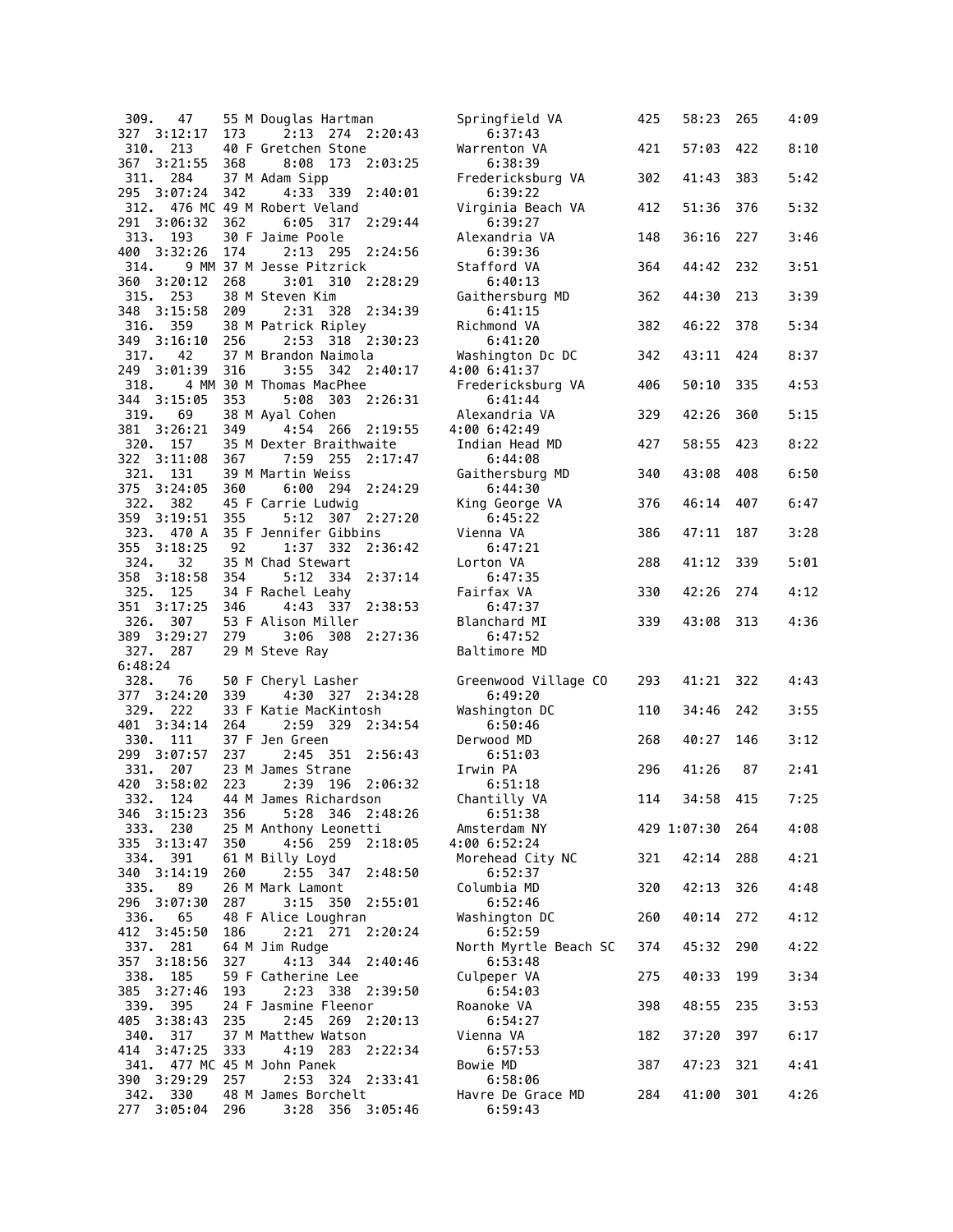| 343.<br>107        |     | 30 F Katherine Wilmes  | Alexandria VA     | 353 | 43:53       | 205 | 3:36 |
|--------------------|-----|------------------------|-------------------|-----|-------------|-----|------|
| 408 3:40:48        | 148 | 1:58 315 2:29:40       | 6:59:53           |     |             |     |      |
| 344.<br>165        |     | 56 M Brian Gudmundsson | Fredericksburg VA | 310 | 42:01       | 333 | 4:52 |
| 394 3:31:00        | 312 | 3:53 336<br>2:38:49    | 7:00:32           |     |             |     |      |
| 345.               |     | 1 MM 32 M Erik Boyd    | Virginia Beach VA | 414 | 53:03       | 223 | 3:44 |
| 387<br>3:28:08     | 328 | 4:13 319 2:31:48       | 7:00:55           |     |             |     |      |
| 346. 256           |     | 40 F Rebecca Bates     | Leesburg VA       | 264 | 40:20       | 411 | 7:04 |
| 410 3:41:31        | 357 | 5:28 313 2:29:16       | 7:03:37           |     |             |     |      |
| 37<br>347.         |     | 30 F Anne Guzzi        | Washington DC     | 301 | 41:37       | 366 | 5:23 |
| 3:39:38<br>406     | 208 | 2:27 335<br>2:37:37    | 7:06:41           |     |             |     |      |
| 348.<br>55         |     | 45 M Thomas Colucia    | Arlington VA      | 377 | 46:16       | 427 | 9:02 |
| 393 3:30:13        | 348 | 4:52 330<br>2:36:29    | 7:06:50           |     |             |     |      |
| 349.               |     | 16 MM 42 M Tom Kodera  | McLean VA         |     | 430 1:09:37 | 420 | 7:54 |
| 3:50:21<br>417     | 212 | 2:32 152<br>1:59:33    | 7:09:56           |     |             |     |      |
| 350. 270           |     | 38 F Gerarda Culipher  | Oakton VA         | 270 | 40:29       | 332 | 4:51 |
| 3:58:28<br>421     | 304 | $3:42$ 290<br>2:23:50  | 7:11:19           |     |             |     |      |
| 351.<br>388        |     | 39 M Scott Shaker      | Alexandria VA     | 392 | 47:45       | 202 | 3:34 |
| 350<br>3:16:56     | 221 | 2:37 353 3:00:55       | 7:11:45           |     |             |     |      |
| 352.<br>310        |     | 25 F Maryanne Hull     | Reston VA         | 424 | 57:48       | 246 | 3:57 |
| 397 3:31:34        |     |                        | 7:11:48           |     |             |     |      |
| 353. 322           |     | 38 F Cynthia Hall      | Woodbridge VA     | 423 | 57:43       | 354 | 5:12 |
| 416<br>3:49:13     | 266 | 2:59 278 2:21:07       | 7:16:12           |     |             |     |      |
| 354.<br>463 C      |     | 39 M Sean Perkins      | Rockville MD      | 368 | 44:57       | 418 | 7:41 |
| 290<br>3:06:29     | 366 | 7:43 357 3:11:51       | 7:18:39           |     |             |     |      |
| 355.<br>232        |     | 52 F Annette Stang     | Monrovia MD       | 416 | 53:21       | 421 | 8:07 |
| 395<br>3:31:16     |     |                        | 7:25:09           |     |             |     |      |
| 354<br>356.        |     | 45 F Angela Decint     | Falls Church VA   | 381 | 46:22       | 385 | 5:47 |
| 404<br>3:38:38     | 359 | 5:59 349 2:51:45       | 7:28:29           |     |             |     |      |
| 383<br>357.        |     | 32 F Sarah Potterton   | Virginia Beach VA | 370 | 45:03       | 303 | 4:28 |
| 415<br>3:49:02     |     |                        | 7:29:09           |     |             |     |      |
| 358.<br>278        |     | 66 M Jim Vance         | Culpeper VA       | 418 | 54:37       | 361 | 5:15 |
| 391<br>3:29:48     | 314 | 3:54 354 3:02:10       | 7:35:43           |     |             |     |      |
| 282<br>359.        |     | 52 F Barbara Zanotti   | Burke FL          | 419 | 55:06       | 413 | 7:13 |
| 409<br>3:41:11     | 351 | 348 2:49:22<br>4:57    | 7:37:49           |     |             |     |      |
| 360.<br>346        |     | 52 M Charles Campbell  | Leesburg VA       | 211 | 38:29 348   |     | 5:08 |
| 427<br>4:26:11 365 |     | 7:18<br>293 2:24:14    | 7:41:18           |     |             |     |      |
| May-10-2014        |     | 3:38:19 <sub>pm</sub>  |                   |     |             |     |      |

## Page 7 - Page 7 - Page 7 - Page 7 - Page 7 - Page 7 - Page 7 - Page 7 - Page 7 - Page 7 - Page 7 - Page 7

## COMPLETE OVERALL RESULTS 2014 Kinetic Half 2014 Spotsylvania, VA 5/10/14 9:00am

|         |                        |      | Directed By Virginia Triathlon Series |            |                   |      |                 |           |      |
|---------|------------------------|------|---------------------------------------|------------|-------------------|------|-----------------|-----------|------|
|         | Place Bib Co Ag S NAME |      |                                       | city/state |                   | Rank |                 | SWIM Rank | T1   |
| Rank    |                        |      | Bike Rank T2 Rank RUN PENALTY TIME DQ |            |                   |      |                 |           |      |
|         |                        |      |                                       |            |                   |      |                 |           |      |
|         | ==== ========          |      |                                       |            |                   |      |                 |           |      |
|         | 361. 237               |      | 59 F Deb Wolfe                        |            | Centreville VA    |      | 431 1:11:36 414 |           | 7:20 |
|         | 402 3:35:38            | 302  | 3:36 345 2:45:31                      |            | 7:43:40           |      |                 |           |      |
|         | 362, 335               |      | 51 F Hope Megonigal                   | Vienna VA  |                   | 218  | 38:45 349       |           | 5:09 |
|         | 403 3:37:42            | 244  | 2:47 359 3:20:27                      |            | 7:44:48           |      |                 |           |      |
|         | 363. 351               |      | 33 F Elizabeth Fox                    |            | Alexandria VA     | 420  | 56:55 367       |           | 5:23 |
|         | 413 3:45:57            | 317  | 3:56 352 2:58:27                      |            | 7:50:35           |      |                 |           |      |
|         | 364. 471 A             |      | 36 F Katie Herold                     | Fairfax VA |                   | 292  | 41:19 318       |           | 4:38 |
|         | 419 3:53:38            | 323  | 4:04 358 3:16:12                      |            | 7:59:49           |      |                 |           |      |
|         | 365.401                |      | 53 M Mike Mitchell                    |            | Washington DC     |      | 428 1:01:14 426 |           | 8:47 |
| 8:01:49 |                        |      |                                       |            |                   |      |                 |           |      |
|         |                        |      | 366. 168 35 F Elynn Walter            |            | Washington DC     | 413  | 51:46           | 416       | 7:30 |
|         | 425 4:12:19            | 290  | $3:18$ $355$ $3:02:22$                |            | 8:17:14           |      |                 |           |      |
|         |                        |      | 442 BM 54 M Roy Waters                |            | Brookeville, MD   | 251  | 39:45           | 405       | 6:43 |
|         | 318 3:10:52            |      |                                       | 4:00       |                   |      |                 |           |      |
|         | 398                    |      | 32 M Justin Moyer                     |            | Mechanicsville VA | 13   | 27:53           | 13        | 1:57 |
|         | 4 2:19:45              | 17   | 1:04                                  |            |                   |      |                 |           |      |
|         | 95                     |      | 27 M Bryan Piacentini                 |            | Manakin-Sabot VA  | 15   | 28:16           | 11        | 1:55 |
|         | $3 \quad 2:19:32$      | 78 — | 1:29                                  |            |                   |      |                 |           |      |
|         | 357                    |      | 47 F Susan Brewton                    |            | Washington DC     | 224  | 39:03           | 178       | 3:24 |
| 260     | 3:02:55 149            |      | 2:00                                  |            |                   |      |                 |           |      |
|         | 135                    |      | 53 M Lawrence Bowers                  |            | Chesapeake VA     | 62   | 32:32           | 93        | 2:43 |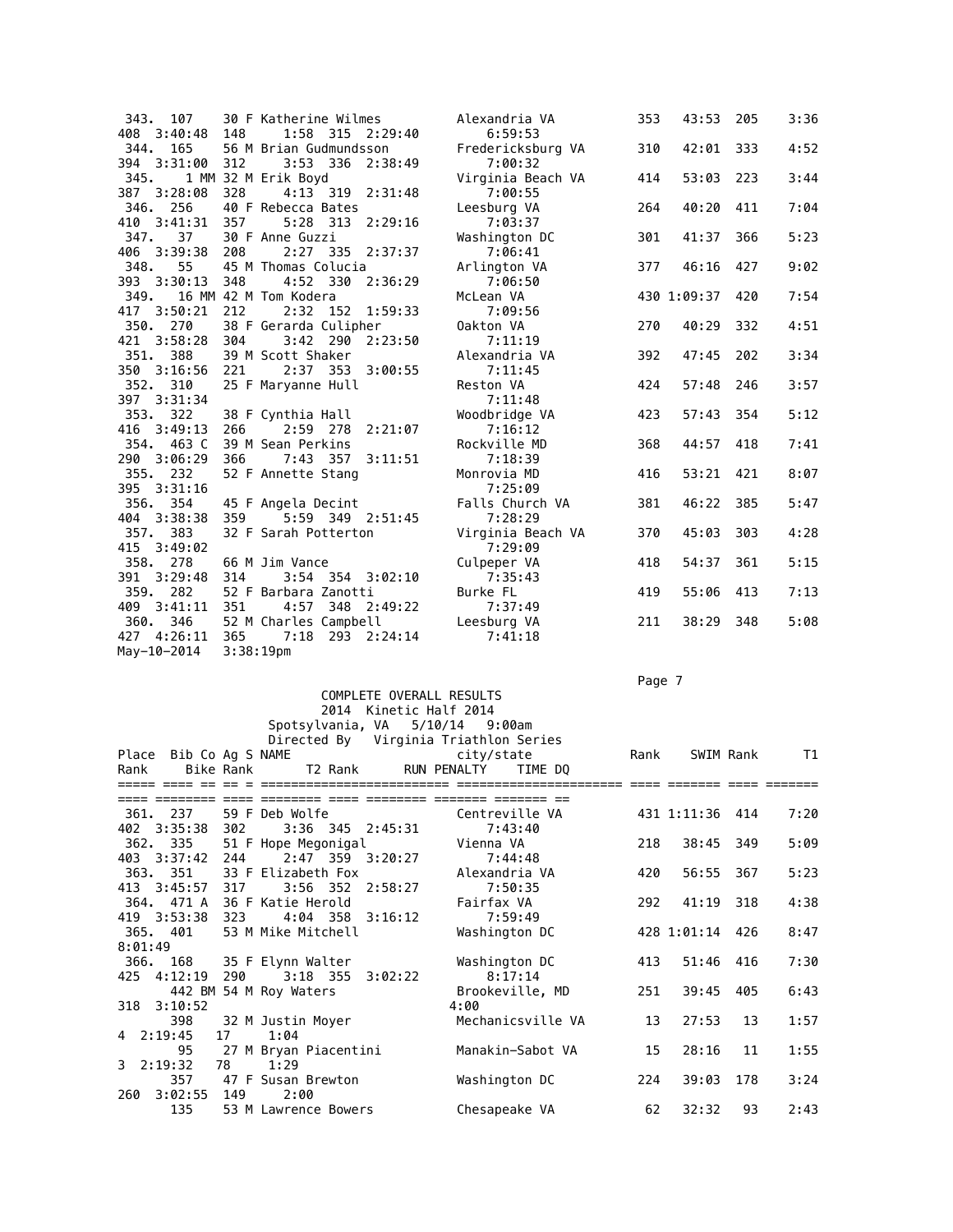| 61  | 2:36:53          | 162 | 2:07                                         |                      |     |           |     |      |
|-----|------------------|-----|----------------------------------------------|----------------------|-----|-----------|-----|------|
| 399 | 226<br>3:32:14   | 229 | 53 F Maggie Crnic<br>2:42                    | Falls Church VA      | 285 | 41:04     | 226 | 3:46 |
| 418 | 75<br>3:53:16    | 243 | 68 M Scott Lasher<br>2:47                    | Greenwood Village CO | 348 | 43:38     | 118 | 2:56 |
| 423 | 468 A<br>4:01:59 | 282 | 33 F Valerie Dix<br>3:12                     | Woodbridge VA        | 341 | 43:11     | 228 | 3:47 |
|     | 149              |     | 48 F Michele Potter                          | Germantown MD        | 245 | 39:29     | 359 | 5:15 |
| 293 | 3:06:55<br>216   | 297 | 3:31<br>51 M David Socolof                   | Chevy Chase MD       | 277 | 40:47     | 351 | 5:10 |
| 181 | 2:52:29          | 338 | 4:29<br>219 BM 44 M Darren Rentch            | Washington DC        | 18  | 29:42     | 67  | 2:31 |
| 13  | 2:24:54          |     | 458 BM 38 M Adrian Cox                       | Washington DC        | 157 | 36:37     | 176 | 3:23 |
| 19  | 2:28:19          |     | 427 BF 44 F Patty Shoaf                      | Durham NC            | 188 | 37:37     | 14  | 1:58 |
| 21  | 2:28:57          |     | 462 BM 27 M Thomas Walton-Cale               | Richmond VA          | 214 | 38:39     | 50  | 2:23 |
| 22  | 2:29:00<br>186   |     | 34 M Scott Yates                             | Washington DC        | 37  | 31:06     | 15  | 1:58 |
| 25  | 2:29:42          |     | 444 BM 29 M David Huntington                 | Chesapeake VA        | 141 | 36:02     | 88  | 2:41 |
| 37  | 2:34:09          |     | 62 BM 42 M Craig Ellis                       | Herndon VA           | 190 | 37:40     | 155 | 3:14 |
| 39  | 2:34:22          |     | 460 BM 56 M Bill Gary                        | Ashland VA           | 91  | 33:43     | 157 | 3:15 |
| 46  | 2:35:12          |     | 447 BM 44 M Anthony Guida                    | Silver Spring MD     |     |           |     |      |
| 48  | 2:35:20          |     |                                              |                      | 50  | 31:50     | 156 | 3:14 |
| 50  | 2:35:25          |     | 455 BM 29 M Ryan Siler                       | Arlington VA         | 115 | 35:00     | 85  | 2:41 |
| 53  | 2:35:49          |     | 450 BM 46 M David Connor                     | Fairfax VA           | 112 | 34:50     | 43  | 2:20 |
| 66  | 2:37:18          |     | 456 BM 47 M Richard Jenrette                 | Washington DC        | 170 | 36:59     | 135 | 3:08 |
| 69  | 2:37:45          |     | 418 BF 29 F Liz Whiteley                     | Washington DC        | 9   | 27:24     | 30  | 2:07 |
| 77  | 2:38:45          |     | 441 BM 34 M Rob Berschinski                  | Washington DC        | 42  | 31:16     | 222 | 3:44 |
| 83  | 80<br>2:39:48    |     | 51 M Serge Vanderbreetstraeten Alexandria VA |                      | 176 | 37:10     | 243 | 3:56 |
| 86  | 2:40:02          |     | 424 BF 48 F Jennifer Rentch                  | Washington DC        | 123 | 35:13     | 19  | 2:03 |
| 95  | 2:41:05          |     | 436 BF 43 F Monica Robbers                   | Arlington VA         | 30  | 30:46     | 111 | 2:54 |
| 97  | 2:41:18          |     | 35 BM 40 M Michael Johnson                   | Leesburg VA          | 87  | 33:25     | 126 | 3:00 |
|     |                  |     | 429 BF 38 F Michelle McKenna                 | Reston VA            | 25  | 30:31 368 |     | 5:24 |
| 102 | 2:42:25          |     | 449 BM 50 M Wayne McAllister                 | Leesburg VA          | 54  | 32:00     | 54  | 2:24 |
| 106 | 2:42:51          |     | 437 BF 46 F Julie Paddison                   | Durham NC            | 142 | 36:04     | 137 | 3:09 |
| 110 | 2:43:06          |     | 459 BM 55 M Rick Hyatt                       | Henrico VA           | 225 | 39:03     | 72  | 2:34 |
| 116 | 2:43:45          |     | 439 BM 40 M Cliff Congo                      | Vienna VA            | 286 | 41:05     | 309 | 4:32 |
| 122 | 2:44:29          |     | 435 BF 37 F Kelly Britt                      | Chesterfield VA      | 153 | 36:26     | 168 | 3:19 |
| 149 | 2:48:34<br>90    |     | 60 M Masaki Takahashi                        | McLean VA            |     |           |     |      |
| 171 | 2:51:02          |     | 448 BM 50 M Christopher Vaughan              | Washington DC        | 27  | 30:35     | 64  | 2:29 |
| 189 | 2:53:19          |     | 434 BF 38 F Zuzana Michalcova                | Alexandria VA        | 282 | 40:56     | 254 | 4:01 |
| 218 | 2:56:41<br>299   |     | 30 M James Williams                          | Washington DC        | 300 | 41:37     | 399 | 6:23 |
| 238 | 3:00:04          |     | 417 BF 34 F Stephanie Brealey                | Washington DC        | 274 | 40:33     | 144 | 3:11 |
|     |                  |     |                                              |                      |     |           |     |      |